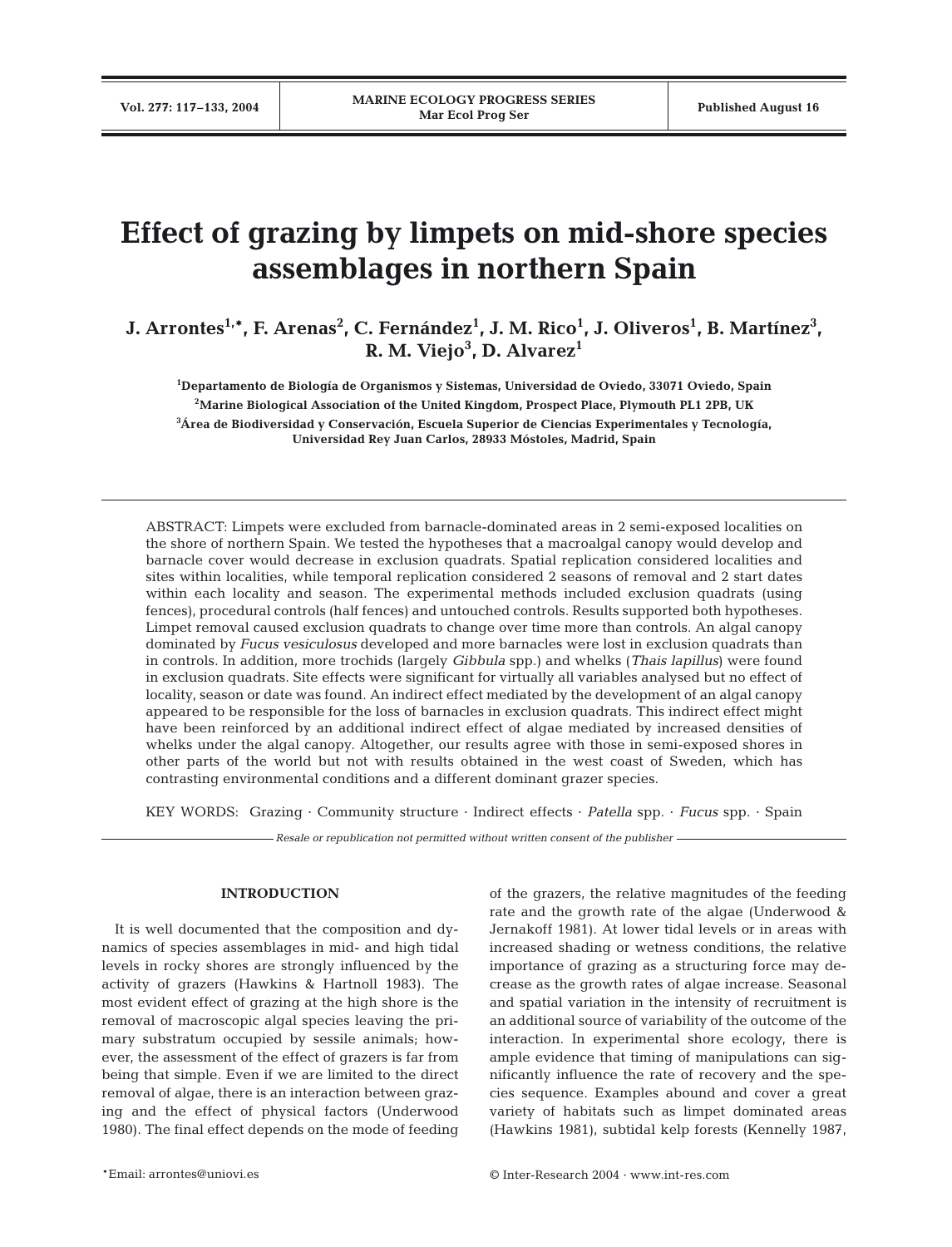Dayton et al. 1992), assemblages of geniculate coralline algae (Benedetti-Cecchi & Cinelli 1994) or fucoid dominated beds (Kim & DeWreede 1996). The effect of grazers is not, however, limited to the removal of algae and very often grazers can affect other animal species through competitive interactions (Underwood 1978, Dethier & Duggins 1984). In this case, care must be taken when generalising because the intensity of competition may vary spatially and temporally in response to the densities and identities of competitors and availability of food (Underwood 1984). Grazers may also affect the rate of succession (e.g. Farrel 1991) or cause different assemblages to develop (e.g. Anderson & Underwood 1997).

Apart from direct effects, indirect effects of grazers are common and have been profusely described in shore environments (e.g. Menge 1995). These indirect effects can usually be grouped into several types, one of which is habitat facilitation: the activity of one species promoting habitat transformation, which makes it suitable for colonisation by other species. In some cases, there is a dual effect of the key grazer on a third species, a direct deleterious effect through exploitative or interference competition and an indirect positive effect mediated by habitat facilitation (Menge 1995).

The structuring processes may vary between distant areas and, in fact, some studies report an important variability among different geographic zones even when they have equivalent species composition (Dethier & Duggins 1988, Boaventura et al. 2002). Obviously, broad-scale comparisons of the effect of grazers are unavoidable in seeking generality of structuring forces in shore communities. However, making generalisations from particular studies performed in different parts of the world at different times may be erroneous due to spatial and temporal variability (Foster 1990, Underwood & Petraitis 1993). Comparisons are often difficult due to variable experimental designs and different degrees of spatial replication. Even in the case of equivalent designs, variability in time and space may preclude any comparison (including qualitative comparisons) of studies performed at single distant localities at different times. Different localities within the same shore, although only a few kilometres apart, may differ, and usually they do, in average orientation, slope, wave exposure and intensity of recruitment. Consequently, both density and composition of the grazer assemblage as well as abundance and growth rates of algae may differ among close locations; hence the relative importance of grazing as a structuring agent. The practical implication is that to cope with this expected variability, any large scale comparison among shores must include replication at different spatial scales, from metres to kilometres, and temporal

replication at different time scales. Recent examples of studies with adequate spatial replication can be found in Benedetti-Cecchi et al. (2000) and Boaventura et al. (2002), the former also with proper temporal replication.

It is obvious that not all species in the grazer assemblage have the same effect on algae (Underwood & Jernakoff 1981, Underwood 1984). Often, this is the consequence of a single species or a reduced group of species having a disproportionate effect. Limpets are very often the key grazers in mid- and high tidal levels (Hawkins et al. 1992). In different parts of the world, other gastropods (Cervin & Åberg 1997, Viejo et al. 1999), chitons (Dethier &Duggins 1984) or even insect larvae (Robles & Cubit 1981) may play relevant roles.

The aim of this work was to assess the role of dominant grazers (limpets) on the structure of species assemblages in mid-tidal levels of northern Spain at different spatial and temporal scales. Barnacles are the main space occupiers, in some zones covering up to more than 90% of available rock surface. Virtually no macroalgae are present and the grazer assemblage is limited to a small number of species (Anadón 1983). Structurally, the system is similar to those found in other parts of the world at the same tidal level (Stephenson & Stephenson 1972, Raffaelli & Hawkins 1996). The experimental design was intended to make broad comparisons of the role of grazers in high and mid-tidal levels on European shores. The experimental design considered temporal and spatial variability at 2 different scales: among and within seasons, and among and within localities. Within the framework of an international project (Chelazzi et al. 1998a), identical studies were performed on other European shores with the same experimental design at the same dates: Sweden (Lindegarth et al. 2001), Isle of Man, southern England and southern Portugal. Similar species assemblages but contrasting environmental conditions were identified in different locations, such as the Isle of Man, southern England and northern Spain. In other cases, both environmental conditions and species differed (e.g. Sweden and northern Spain).

# **MATERIALS AND METHODS**

**Localities and species.** The study was carried out from May 1996 to October 1998 in 2 localities on the north shore of Spain, Campiello (43° 33' N, 6° 24'W) and Artedo (43° 34'N, 6° 12'W). Both localities are moderately exposed to wave action and have a gently sloping rock platform with many boulders. The rock platform in Campiello faces north and is slightly more exposed than in Artedo, which faces east. The nature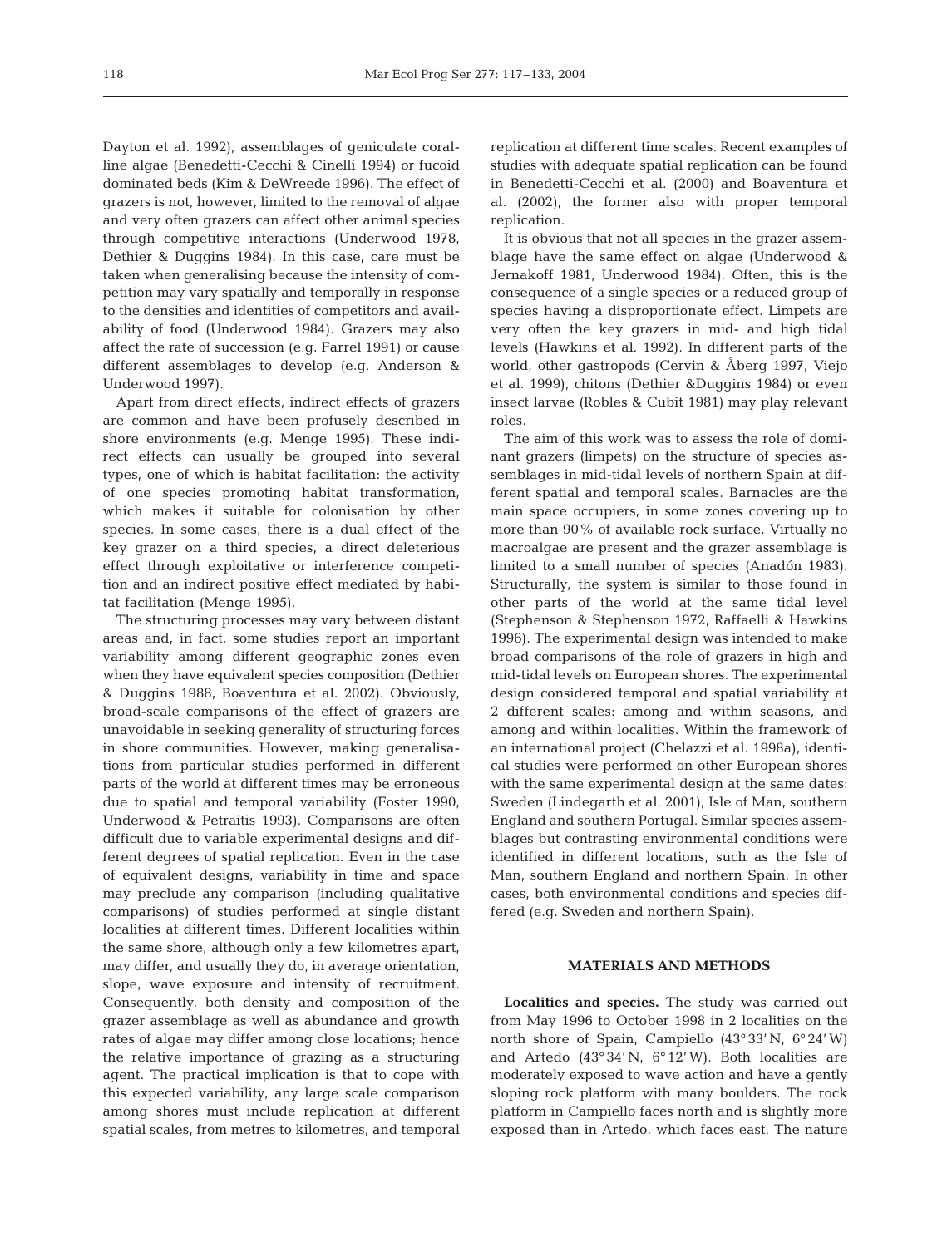of the rock is the same in both localities, largely quartzite with some veins of slate. The maximum tidal range of spring tides is around 4.3 m. Intertidal communities are very similar in the 2 localities and have been described elsewhere (Anadón & Niell 1981, Anadón 1983, Arrontes 1993). Briefly, the high shore between roughly 3 and 1.5 m above Lowest Astronomical Tide (LAT) is dominated by barnacles and grazing gastropods. Primary space is largely occupied by 2 species of barnacles, *Chthamalus montagui* and *C. stellatus*, small patches of the lichen *Lichyna pygmaea* and ephemeral blue green algae. Two species of limpets, *Patella depressa* and *P. vulgata*, coexist in this zone. The relative abundance of both species varies in the tidal range and along the shore. Other grazers are trochids (*Gibbula* spp. and *Monodonta lineata*) and small littorinids (species of the *Littorina saxatilis* group and *Melaraphe neritoides*). In both localities, the predatory whelk *Thais* (= *Nucella) lapillus* is present at low densities. Below the grazer-dominated zone, between 1.5 and 0.75 m above LAT, fucoids monopolise the space (*Fucus vesiculosus* and *F. serratus* in Campiello but only *F. vesiculosus* in Artedo). The lower tidal levels are dominated by *Bifurcaria bifurcata*, *Chondrus crispus* and *Himanthalia elongata* (the latter only in Artedo).

**Experimental design.** Three grazing treatments were considered. Limpets were removed and excluded from  $50 \times 50$  cm quadrats, hereafter named exclusion quadrats (E), using fences 5 cm high made of plastic coated iron mesh (with a mesh size of 1 cm) attached to the rock with stainless steel screws and plastic plugs. Where the fences did not exactly fit the substratum, strips of artificial grass were introduced between the rock and the mesh to prevent small limpets passing under the fences. Artefacts might occur because of alterations of water flow within the exclusion quadrats or increased shading and wetness of the rock surface. Procedural controls (PC) to test for potential artefacts due to barriers consisted of partial fences. Quadrats were fenced at the corners, leaving an open space of 25 cm in the middle of each side. At several randomly chosen corners, strips of artificial grass were incorporated. Limpets could move freely in and out of the quadrats. The environmental conditions in the quadrats were more similar to those within the exclusion quadrats than to those on natural surfaces (but see comments and criticism on partial barriers as procedural controls by Johnson [1992] and Benedetti-Cecchi & Cinelli [1997]). Finally, control quadrats (C) were marked with 2 screws on opposite corners and left otherwise untouched.

To cope with spatial heterogeneity, the experiment was replicated in 2 localities (Campiello and Artedo). Within each locality, the grazing treatments were

replicated at different sites. At the lower part of the barnacle-dominated zone, 8 experimental sites interspersed along the intertidal platforms in Artedo and 8 in Campiello were selected in late May 1996, before the start of the experimental manipulations. Sites were around 15 m long, at least 30 m apart and had enough positions to install nine  $50 \times 50$  cm experimental quadrats (see below). Criteria for the selection of the quadrats were (1) an inclination between 0 and 45°, (2) simple topography and absence of large cracks, crevices or pools, (3) cover of barnacles (*Chthamalus* spp.) above 40%, (4) being at least 1 m apart from the nearest quadrat and (5) absence of perennial macroalgae and less than 5% cover of ephemerals. No distinction between stable bedrock and large boulders was made. Temporal variability also considered 2 scales, start season (summer and winter) and 2 start dates within each season, which were different for each locality. Summer start dates were each of the 4 consecutive spring tides in June–July 1996. Two start dates were randomly assigned to each locality. Winter start dates were the 4 spring tides in December 1996–January 1997.

At each locality and date, 2 sites of the 8 previously selected were randomly chosen and 3 replicates of each grazing treatment were randomly allocated to each of the 9 quadrats previously selected at each site. The experiment involved a total of 144 quadrats (2 localities  $\times$  2 seasons  $\times$  2 start dates  $\times$  2 sites  $\times$  3 grazing treatments  $\times$  3 replicates). With this design, experimental factors include grazing treatment (G, fixed) with 3 levels (E, PC and C), locality (L, random) with 2 levels (Campiello and Artedo), season (Se, fixed) with 2 levels (summer and winter), start date (D, random), nested in the interaction  $L \times$  Se and with 2 start dates per locality and season, and site (Si, random), nested in date and with 2 sites per date at each locality and season.

Two hypotheses were derived from the general model that limpets influence the structure of assemblages: (1) algal cover increases in exclusion quadrats when compared with both types of controls  $(C = PC < E)$  and (2) barnacle cover decreases in exclusion quadrats when compared with controls  $(C = PC > E)$ . The undesirable effect of fences is analysed by testing the hypothesis that controls differ  $(C \neq PC)$ , both for algae and barnacle cover. Temporal variability in the effect of limpet removal may be detected after significant tests for the interactions of grazing with season (G  $\times$ Se) and grazing with date  $[G \times D(Se \times L)]$ . The spatial heterogeneity may be detected after significant tests for the interactions of grazing with locality  $(G \times L)$  and grazing with site  $(G \times Si[D(Se \times L)])$ . Because the remaining terms in the model were not directly related to the hypotheses, they were ignored in the 'Discussion'.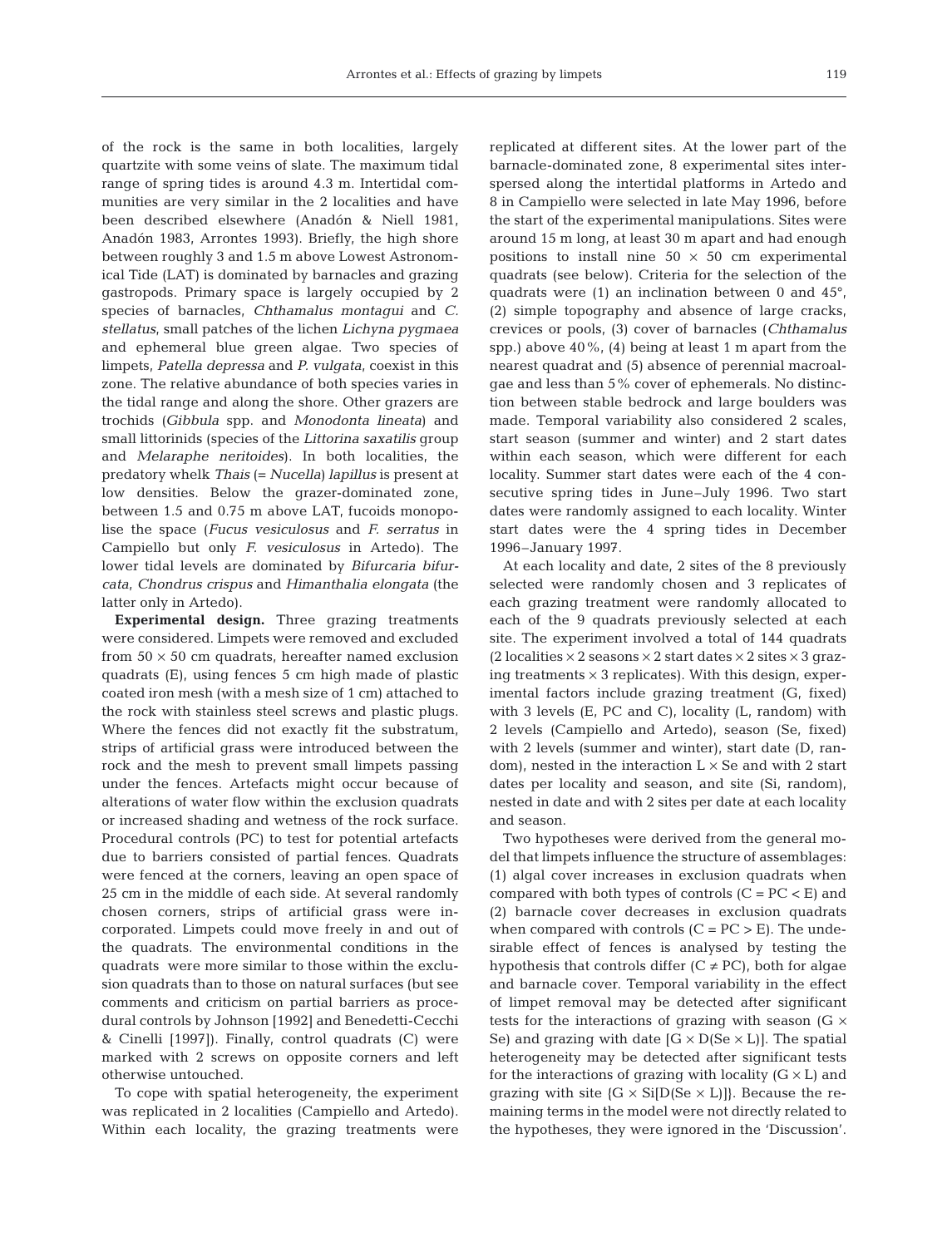Height above LAT, orientation and slope were recorded for each quadrat. In addition, an estimation of roughness of the quadrats was obtained by loosely laying a thin chain with 4 mm links on the 2 diagonals. The excess in length of the sum of the 2 diagonals estimated with the chain in relation to the sum of the true diagonals of a  $50 \times 50$  cm quadrat was considered an estimate of the roughness of the rock.

**Sampling.** The experiment ran from June 1996 to January 1998. Proportions of *Patella vulgata* and *P. depressa* were estimated at the start of manipulations from animals removed from a variable number of exclusion quadrats in each locality. Quadrats were sampled during low spring tides with the point method using a grid made of double thread to avoid parallax errors and with 49 regularly spaced points. Samples were taken at the time of the manipulations, 15 d later, once a month during the first 3 months and then every 3 months until January 1998. To follow up colonisation by *Fucus* spp., its cover in exclusion quadrats was sampled on 2 additional dates, March and October 1998. Primary and secondary cover of all organisms present in the quadrats was recorded and transformed to percentages. Present but not recorded organisms were assigned a cover of 1%. When possible, organisms were identified to species in the field, though some taxonomically difficult groups were always assigned to higher categories (e.g. Ceramiales). The number of trochids and limpets, with no distinction of species, was also recorded. Limpets entering the exclusion quadrats were counted and removed.

**Data analysis.** Hypotheses were tested using analysis of variance (ANOVA). The existence of artefacts was tested using *a priori* comparisons (Underwood 1997). After significant tests, effects involving grazing, either as a main effect or in interaction, were split into 2 comparisons: Among Controls (i.e. PC vs C) and Exclusion vs Controls. The former tested for experimental artefacts, while the latter tested for effect of limpet removal. In some cases, artefacts might exist (see 'Results') and therefore to estimate the effect of limpets we compared Exclusion and Procedural Control quadrats. Comparisons were not non-independent and non-orthogonal and therefore the probability of Type I error was increased. However, we kept  $\alpha = 0.05$ for each comparison to avoid excessive Type II errors (Underwood 1997). Algal species were pooled in 2 groups: (1) *Fucus* spp. distinguishing between primary and secondary cover, and (2) all other macroalgae pooled (only primary cover). For cover of algae, the analysed data were percentage of cover in individual quadrats. For barnacles, because cover at any date is dependent on cover at the beginning of the experiment, the analysed data were proportions of change

in cover in individual quadrats  $[100 \times (initial cover$ final cover)/initial cover]. Apart from analyses on the effect of limpet removal on the global assemblage of algae and barnacles, additional analyses tested the success of fences in excluding limpets and variations in the abundance of trochids.

With this design, tests for grazing as a main effect and some tests for interaction had a reduced power  $(df = 2, 2)$ . Different experimental designs might provide more powerful tests for these factors, but the work reported here was part of a larger experiment and therefore constrained by the need for a common design (Chelazzi et al. 1998a). We pooled non-significant interactions ( $p > 0.25$ ) involving random factors to increase the power of the tests involving the grazing treatment. The sequential decision pooling procedure described in Winer (1971) was used. Preliminary tests were performed to check if the interaction Grazing  $\times$ Date could be eliminated from the model and pooled with Grazing  $\times$  Site. Then, we tested the significance of Grazing  $\times$  Locality  $\times$  Season and Grazing  $\times$  Locality against the pooled error term. If not significant, the tests for Grazing  $\times$  Season and Grazing against the new pooled error term would have considerably increased the power  $(df = 2,28)$ . Cochran's test was used to test for heterogeneity of variances. When required, data were transformed to meet the assumption of homogeneity of variance.

The relationship between the proportion of *Fucus* cover and height on the shore as well as the effects of locality (random factor) and season (fixed) were fitted by a logistic regression using the SAS Macro program GLIMMIX, which iteratively uses the SAS MIXED procedure (SAS 1996). The MIXED procedure implements a generalisation of the standard linear model that allows for proper incorporation of random effects. Model parameter estimates were fitted using the restricted maximum likelihood method (Litell et al. 1996). For further details on the MIXED procedure, see Litell et al. (1996) and SAS (1996).

There is a problem of confounding effects associated with comparisons of means of treatments started in different seasons. For instance, in January 1998, differences between quadrats established in summer and those established in winter could be due to different start seasons as much as to the different time during which the changes occurred (an average of 18 mo for summer quadrats and 12 mo for winter quadrats). On the other hand, if means are compared after a fixed time from establishment of experimental quadrats (e.g. 12 mo), then differences could be due to the fact that quadrats were sampled at different times of the year (summer for summer quadrats and winter for winter quadrats). If in the first case significant seasonal effects might be due to the time elapsed since the experi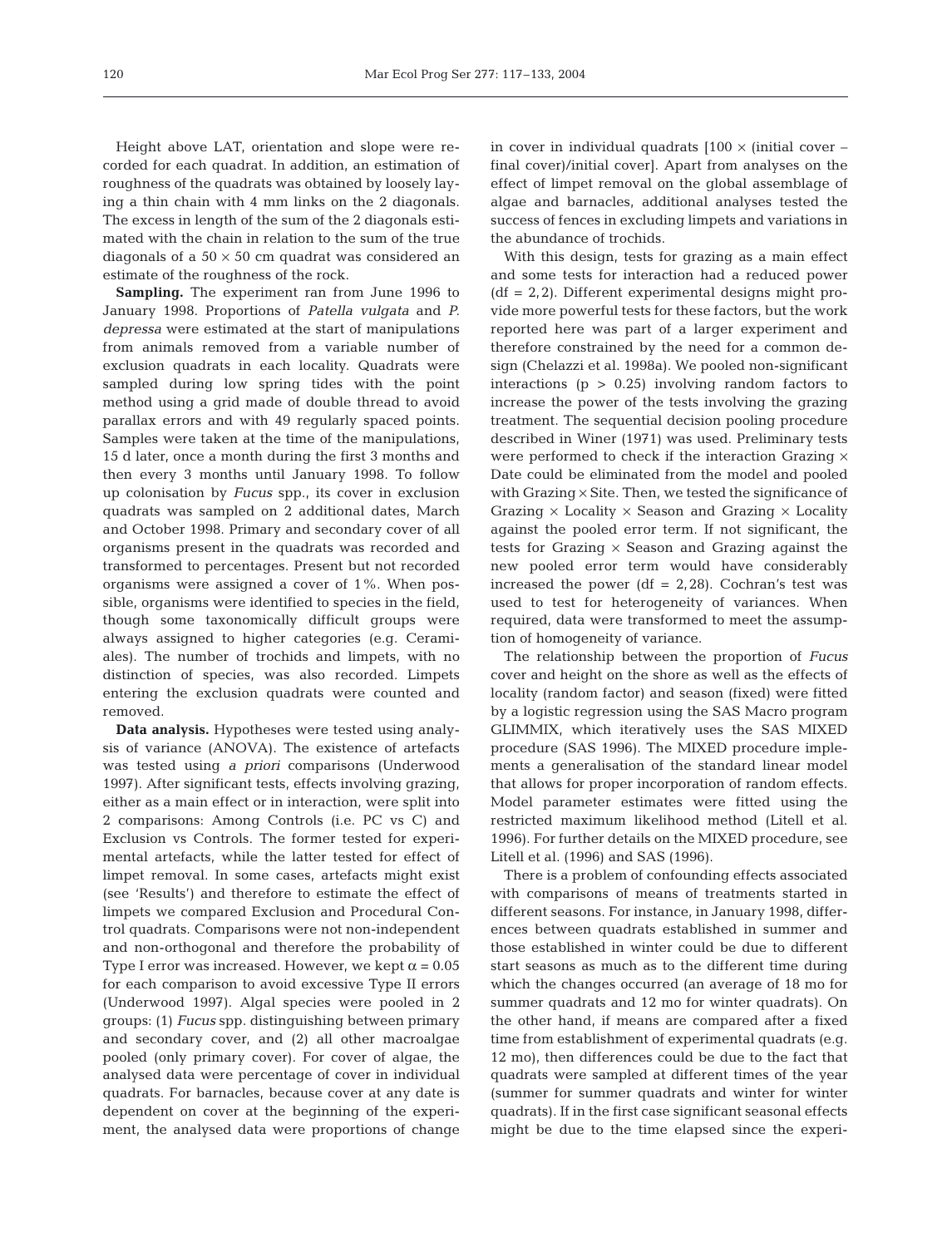mental manipulations, in the second, seasonal effects could be due to differences in the presence or abundance of species at different times of the year. As this problem is unavoidable with the present design, data were analysed 12 mo after the establishment of the quadrats and at the end of the experiment, and a cautious interpretation of the results was made. In other cases, analyses were performed with data at the time in which maximum abundance was recorded. Temporal trends were deduced from visual inspection of graphs.

## **RESULTS**

#### **Initial conditions**

Initial cover of barnacles was very variable and varied between 41 and 96%. Significant differences existed among sites (Table 1A). The triple interaction (Grazing  $\times$  Locality  $\times$  Season) was also significant. The height on the shore of experimental quadrats oscillated between 1.17 and 2.64 m above LAT. Despite this wide range of variation, only significant differences in tidal height were detected among sites (Table 1A). ANOVA revealed no significant main effects or interactions, with associated p always above 0.3. No correlation existed between the height on the shore of the experimental quadrats and barnacle cover  $(r = 0.063, p >$ 

0.05). Slope and roughness of experimental quadrats did not differ among any combination of treatments (no significant effects in ANOVA, data not shown). While orientations were not statistically analysed, no obvious trend was observed for quadrats under any treatment. In Campiello, relative abundances of limpets at the start of the experiment were 81.2 and  $18.8\%$  (N = 1267) for *Patella depressa* and *P. vulgata* respectively. The mean size (SE) was  $1.46 \pm 0.012$  cm (N = 1029) for *P. depressa* and 1.53 ± 0.035 cm (N = 238) for *P. vulgata*. In Artedo, relative abundances of limpets were 90.3 and 9.7% (N = 859) for *P. depressa* and *P. vulgata* respectively, and the mean sizes were  $1.51 \pm 0.018$  cm  $(N = 776)$  and  $1.47 \pm 0.076$  cm  $(N = 83)$  respectively. Data on the density of limpets in some quadrats before manipulations were lost and thus, the initial density of limpets was estimated from untouched controls at the time of the first sampling. Initial densities were  $59.13 \pm$ 4.42 (mean  $\pm$  SE, N = 24) for Campiello and  $42.5 \pm 3.59$ for Artedo. ANOVA revealed that differences in mean density were significant only between sites within each date, locality and season (Table 1B).

#### **Effects of limpet removal**

Fences failed to completely exclude limpets in exclusion quadrats (Fig. 1A); however, the density of limpets was considerably lower in exclusion quadrats

Table 1. Analysis of differences in initial conditions of experimental quadrats. (A) Barnacle cover and tidal height. For cover of barnacles, variances were homogeneous after arcsine transformation. No transformation was needed for height on the shore. (B) Density of limpets in unfenced control quadrats. No transformation needed (ns = non-significant,  $\mathbf{r} > 0.05$ ,  $\mathbf{r} \cdot \mathbf{p} < 0.001$ ). Because the analyses were performed to identify gross differences in initial conditions, pooling was not necessary

|     | Source of variation            | df           | Error term       | MS      | $\boldsymbol{F}$ | $\mathbf{p}$ | MS           | $\,F$ | p   |  |  |
|-----|--------------------------------|--------------|------------------|---------|------------------|--------------|--------------|-------|-----|--|--|
|     | (A) Barnacles and tidal height |              |                  |         | Barnacles        |              | Tidal height |       |     |  |  |
| (a) | $Grazing = G$                  | 2            | (d)              | 77.18   | 1.09             | ns           | 0.033        | 0.62  | ns  |  |  |
| (b) | $Locality = L$                 | $\mathbf{1}$ | (h)              | 1142.88 | 4.68             | ns           | 0.030        | 0.07  | ns  |  |  |
| (c) | $Season = Se$                  |              | (f)              | 238.97  | 0.28             | ns           | 0.021        | 0.05  | ns  |  |  |
| (d) | $G \times L$                   | 2            | (i)              | 71.10   | 3.23             | ns           | 0.054        | 0.99  | ns  |  |  |
| (e) | $G \times Se$                  | 2            | (g)              | 10.47   | 0.09             | ns           | 0.010        | 0.19  | ns  |  |  |
| (f) | $L \times Se$                  | $\mathbf{1}$ | (h)              | 855.84  | 3.51             | ns           | 0.427        | 0.96  | ns  |  |  |
| (g) | $G \times L \times Se$         | 2            | (i)              | 117.87  | 5.36             | $\ast$       | 0.054        | 0.99  | ns  |  |  |
| (h) | Date = $D(L \times Se)$        | 4            | (i)              | 243.99  | 1.11             | ns           | 0.446        | 1.46  | ns  |  |  |
| (i) | $G \times D$ ( $L \times Se$ ) | 8            | (k)              | 21.98   | 0.29             | ns           | 0.055        | 0.98  | ns  |  |  |
| (i) | $Site = Si[D(L \times Se)]$    | 8            | (1)              | 219.80  | 5.01             | ***          | 0.306        | 4.65  | *** |  |  |
| (k) | $G \times Si[D(L \times Se)]$  | 16           | $\left(1\right)$ | 75.85   | 1.73             | ns           | 0.056        | 0.85  | ns  |  |  |
| (1) | Residual                       | 96           |                  | 43.88   |                  |              | 0.066        |       |     |  |  |
|     | (B) Limpets                    |              |                  |         |                  |              |              |       |     |  |  |
| (a) | $Locality = L$                 | 1            | (d)              | 3316.69 | 2.59             | ns           |              |       |     |  |  |
| (b) | $Season = Se$                  |              | (c)              | 165.02  | 0.19             | ns           |              |       |     |  |  |
| (c) | $L \times Se$                  | 1            | (d)              | 858.62  | 0.67             | ns           |              |       |     |  |  |
| (d) | $Date(L \times Se)$            | 4            | (e)              | 1281.06 | 2.03             | ns           |              |       |     |  |  |
| (e) | $Stte[D(L \times Se)]$         | 8            | (f)              | 630.85  | 3.01             | $\ast$       |              |       |     |  |  |
| (f) | Residual                       | 32           |                  | 209.50  |                  |              |              |       |     |  |  |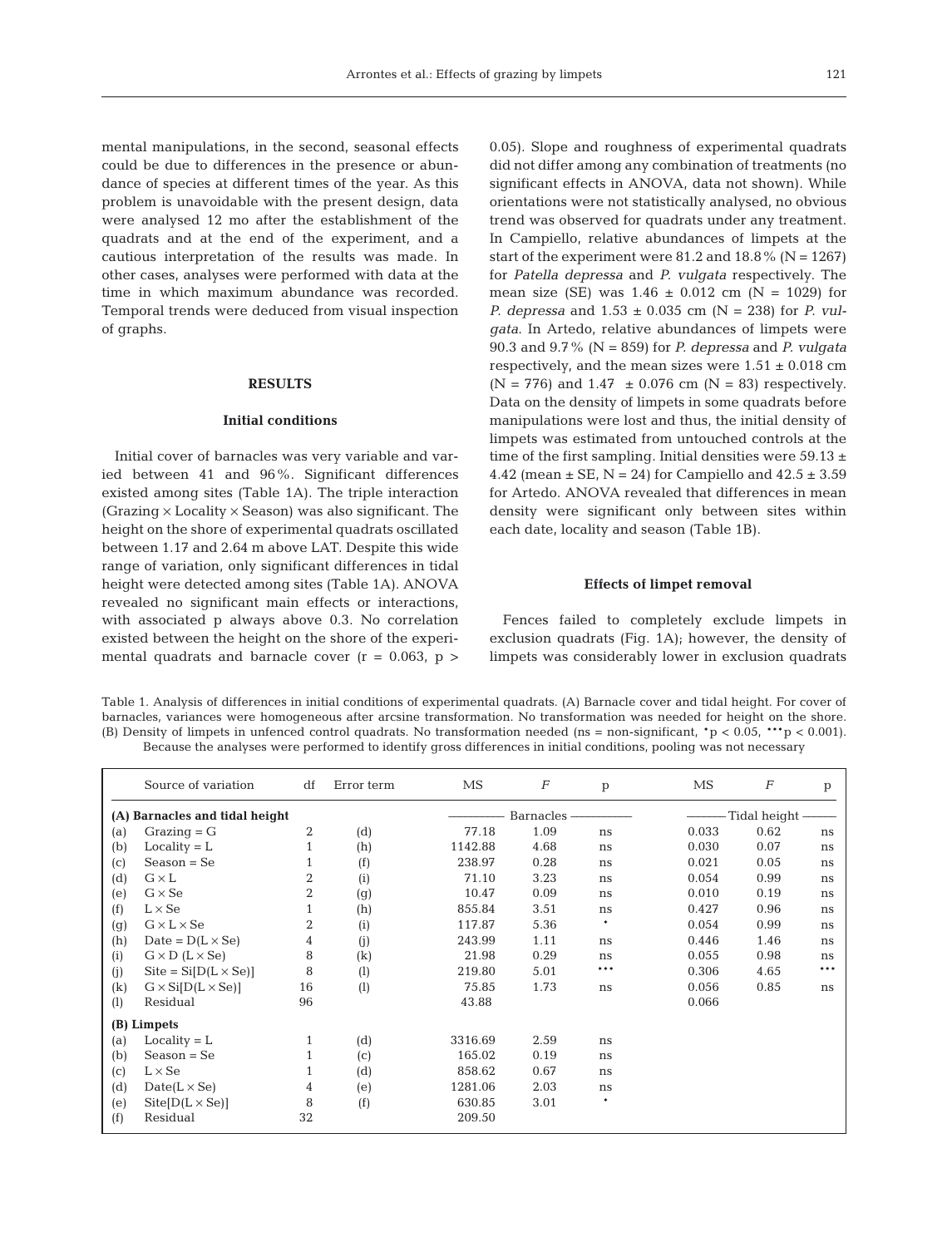than in the controls. Most of the limpets found within the fences were of small size and their numbers followed seasonal variations in abundance in control quadrats (data not shown). The number of limpets in exclusion quadrats exhibited an increased trend towards the end of the experiment, possibly reflecting damage to the fences and previously unnoticed recruitment. At the time of highest abundance of limpets (May 1997), differences existed between exclusion and procedural control quadrats, but also between both types of control quadrats (Fig. 1A). Average density was higher in procedural controls than in untouched control quadrats. Apparently, fences attracted limpets. Large differences among sites are also evident in Fig. 1A. ANOVA revealed that the effects of grazing and site were significant (Table 2). Analyses performed 3, 6 and 12 mo after manipulations (data not shown) rendered similar results, though the interaction Grazing  $\times$  Site was also significant. Because the number of limpets in exclusion quadrats was fairly constant across sites, this signifi-

cant interaction reflected differences in the pooled abundance in both types of controls.

At the time of highest density (November 1997), trochids were more abundant in exclusion quadrats than in controls (Fig. 1B). On some sampling dates (summer months, data not shown) virtually no animals were found in control quadrats, while they were still present in exclusion quadrats. Large differences in density also existed between sites. ANOVA was performed for data collected in November 1997 (Table 2). Apart from the significant site effects, the analysis revealed significant differences between exclusion quadrats and controls. No significant differences existed between the 2 types of controls, though a trend of larger density in the procedural control quadrats as compared to untouched controls was observed. In fact, if ANOVA was exclusively performed with control quadrats (data not shown), a significant difference between the 2 types of controls existed. As in the case for limpets, trochids appeared to be attracted by fences.



Fig. 1. Mean abundance of (A) limpets in the 3 grazing treatments in May 1997 and (B) trochids in November 1997. Left panels are data from all sites pooled (N = 48). Right panels are abundance at individual sites. In all cases, data are mean  $\pm$  SE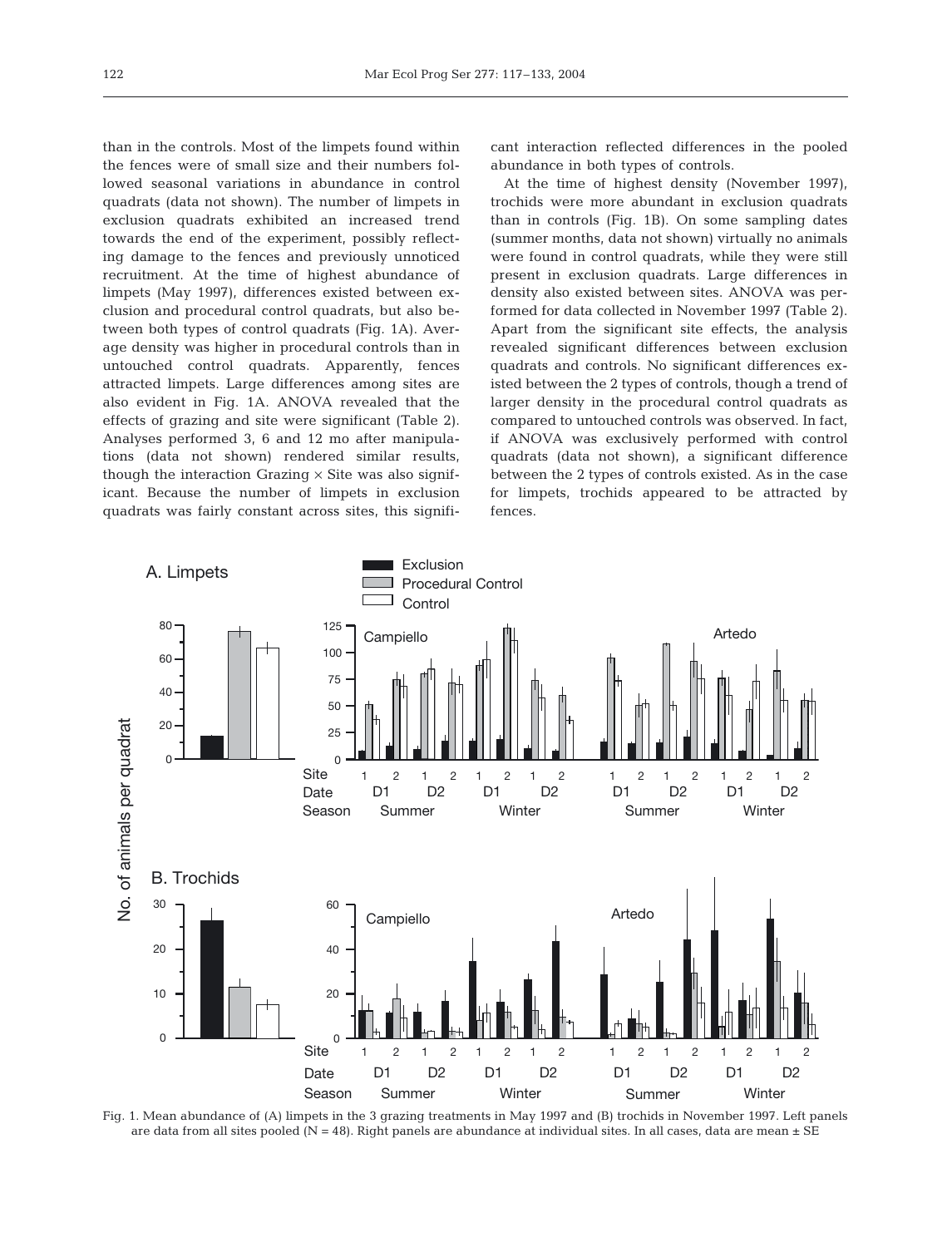| Source of                                    | df             | Error    |        | Limpets          |     |       | Trochids         |              |
|----------------------------------------------|----------------|----------|--------|------------------|-----|-------|------------------|--------------|
| variation                                    |                | term     | MS     | $\boldsymbol{F}$ | p   | MS    | $\boldsymbol{F}$ | $\mathbf{p}$ |
| $Grazing = G$<br>(a)<br><b>Exclusion vs</b>  | $\overline{2}$ |          | 364.01 |                  |     | 77.09 |                  |              |
| procedural control                           | 1              | Pooled-2 | 609.34 | 360.25           | *** | 94.15 | 35.22            | ***          |
| Among controls                               |                | Pooled-2 | 8.45   | 5.00             | *   | 3.45  | 1.29             | ns           |
| $Locality = L$<br>(b)                        | 1              | (h)      | 0.55   | 0.05             | ns  | 5.13  | 0.83             | ns           |
| $Season = Se$<br>$\left( \mathrm{c}\right)$  | $\mathbf{1}$   | (f)      | 0.24   | 0.01             | ns  | 23.72 | 50.62            | ns           |
| $G \times L$<br>(d)                          | $\overline{2}$ | Pooled-1 | 1.22   | 0.38             | ns  | 1.48  | 0.52             | ns           |
| (e) $G \times Se$                            | $\overline{2}$ | Pooled-2 | 0.62   | 0.37             | ns  | 2.23  | 0.83             | ns           |
| (f) $L \times Se$                            | 1              | (h)      | 20.78  | 1.90             | ns  | 0.47  | 0.08             | ns           |
| (g) $G \times L \times Se$                   | $\overline{2}$ | Pooled-1 | 2.38   | 1.42             | ns  | 1.94  | 0.68             | ns           |
| Date = $D(L \times Se)$<br>(h)               | 4              | (i)      | 10.95  | 3.71             | ns  | 6.18  | 0.69             | ns           |
| $G \times D(L \times Se)$<br>(i)             | 8              | (k)      | 1.92   | 1.24             | ns  | 3.54  | 1.42             | ns           |
| (i) Site = $Si[D(L \times Se)]$              | 8              | (1)      | 2.95   | 2.56             | *   | 9.01  | 3.38             | $\ast$       |
| $G \times Si[D(L \times Se)]$<br>(k)         | 16             | (1)      | 1.55   | 1.34             | ns  | 2.48  | 0.93             | ns           |
| Residual<br>(1)                              | 95             |          | 1.15   |                  |     | 2.66  |                  |              |
| Pooled-1 error term: $(i) + (k)$             | 24             |          | 1.67   |                  |     | 2.83  |                  |              |
| Pooled-2 error term: $(d) + (q) + (i) + (k)$ | 28             |          | 1.69   |                  |     | 2.67  |                  |              |

Table 2. Analysis of differences in density of limpets (May 97) and Trochids (Nov 97). Variances were homogeneous after square root transformation. In both cases, the value for 1 control quadrat lost in Artedo was replaced by the mean of the remaining 2 quadrats of the same treatment and site, and 1 df subtracted from the residual (ns = non-significant,  $\gamma$  < 0.05, \*\*\*p < 0.001)

#### **Effect of limpet removal on macroalgae**

The most abundant algal species in exclusion quadrats were *Fucus* spp. One year after manipulation, several quadrats exhibited a secondary cover above 95%. Although all specimens that could be safely identified were *F. vesiculosus*, many small specimens remained unidentified and we chose to keep the generic denomination. Except for 1 site in Artedo, in which *Fucus* colonised both types of control quadrats, measurable cover of *Fucus* only appeared in exclusion quadrats (Fig. 2). Only these quadrats were analysed for differences in cover. The analysis is simplified by dropping the main effect of grazing and its interactions from the model and testing for spatial and temporal effects on the growth of *Fucus* in exclusion quadrats. There were problems with analyses of cover of *Fucus*. Even after transformation of data, heterogeneity of variances and gross departures from normality existed for some of the sampling dates. Lack of normality was a consequence of obvious bimodality of data within the exclusion treatment, with a fraction of the quadrats lacking measurable cover of *Fucus* and a fraction with large secondary covers. The analyses were made anyway and therefore their results must be used to suggest possible trends rather than to construct unambiguous conclusions. However, non-parametric analyses of variance were performed where clear bimodal data existed (DISTLM v.2, Anderson 2001, 2003, McArdle & Anderson 2001). *F*-ratios and associated probabilities were almost identical to those obtained with parametric ANOVAs (data not shown) and therefore, it is

concluded that departure from normality had little effect. Early colonisation, estimated as increases in primary cover, varied between localities and seasons (significant interaction in ANOVA for primary cover, Table 3). Colonisation was very rapid in Artedo in summer quadrats and similar in both seasons in Campiello, and in Artedo in winter (Fig. 2). No other effect was significant. Twelve months after manipulation, ANOVA revealed that the only significant effect was site. As shown in Fig. 3, sites within the same time period, locality and season exhibited large differences in average cover (e.g. more than 80% and less than 10% for sites on one winter date in Artedo). Although mean secondary cover appeared to be higher in summer than in winter quadrats (Fig. 2), no effect of season was detected. In January 1998, with quadrats being 18 and 12 mo old, the results of ANOVA were identical (data not shown). In October 1998, angular transformation rendered homogeneous variances and almost no bimodal distribution. Again, ANOVA revealed that site was the only significant effect. This result suggests that trends inferred from previous analyses may be close to reality. However, differences among sites were smaller (Fig. 3).

Colonisation by *Fucus* was influenced by the height on the shore of individual quadrats. More *Fucus* appeared in lower than in higher quadrats (Fig. 4, Table 4). No effect of locality existed but summer quadrats were significantly affected by height.

Excluding *Fucus* spp., a total of 27 taxa of algae were identified in the experimental quadrats. Their relative abundance was estimated as the percentage of the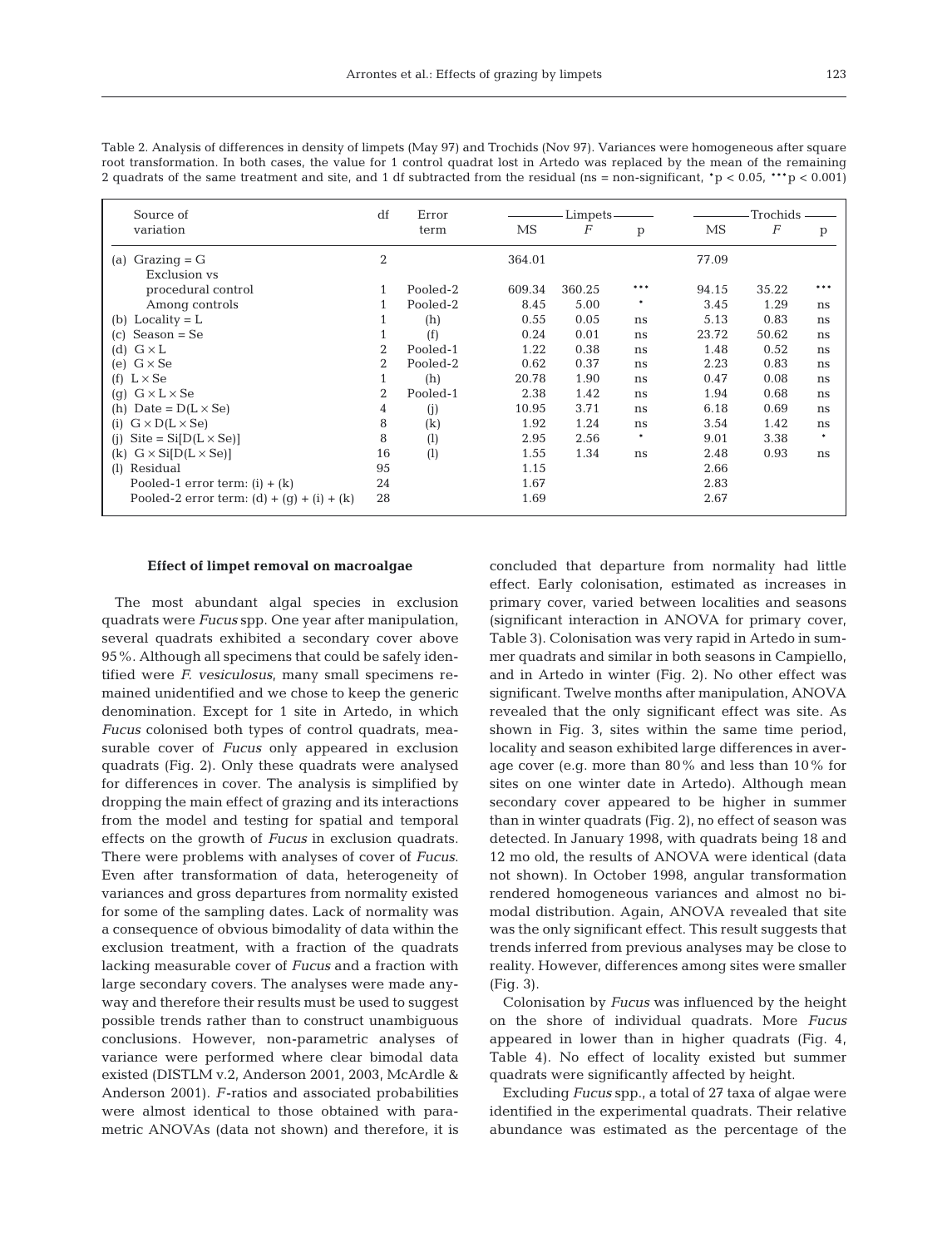

Fig. 2. *Fucus* spp. Changes in cover. Top panels: primary cover in exclusion quadrats alone. Bottom panels: secondary cover. Exclusion quadrats were sampled for secondary cover on 2 additional dates, March and October 1998. In all cases, data are mean  $\pm$  SE (N = 12)

Table 3. Analysis of differences in *Fucus* cover. Primary cover was analysed 6 mo after manipulation. Variances were still heterogeneous (Cochran's  $C = 0.36$ ,  $0.01 < p < 0.05$ ) after arcsine transformation. For analyses of secondary cover, arcsine transformation rendered homogeneous variances though gross departure from normality occurred 12 mo after manipulations. For October 1998, variances were homogeneous and close to normality after arcsine transformation (ns = non-significant,  $\mathbf{r}$  > 0.05, \*\*p < 0.01). Pooling of non-significant error terms did not alter the significance of tests for locality, season and their interaction, and is not presented

|     | Source of             | df | Error | Primary |                |        |         | Secondary         |    |         |        |    |  |
|-----|-----------------------|----|-------|---------|----------------|--------|---------|-------------------|----|---------|--------|----|--|
|     | variation             |    | term  |         | $6 \text{ mo}$ |        |         | $12 \text{ mo} -$ |    |         | Oct 98 |    |  |
|     |                       |    |       | MS      | F              | p      | MS      | F                 | D  | MS      | F      | D  |  |
| (a) | $Locality = L$        |    | (d)   | 355.32  | 7.35           | ns     | 406.53  | 0.49              | ns | 666.74  | 0.53   | ns |  |
| (b) | $Season = Se$         |    | (C)   | 123.12  | 0.23           | ns     | 6203.44 | 2.93              | ns | 152.32  | 6.25   | ns |  |
| (c) | $L \times Se$         |    | (d)   | 516.89  | 10.69          | $\ast$ | 2119.39 | 2.54              | ns | 24.39   | 0.02   | ns |  |
| (d) | $Date(L \times Se)$   | 4  | (e)   | 48.38   | 0.21           | ns     | 835.69  | 0.40              | ns | 1247.23 | 0.80   | ns |  |
| (e) | $Ste[D(L \times Se)]$ | 8  | (f)   | 223.43  | 2.02           | ns     | 2083.85 | 3.83              | ** | 1560.72 | 2.51   | *  |  |
| (f) | Residual              | 32 |       | 110.63  |                |        | 543.99  |                   |    | 621.53  |        |    |  |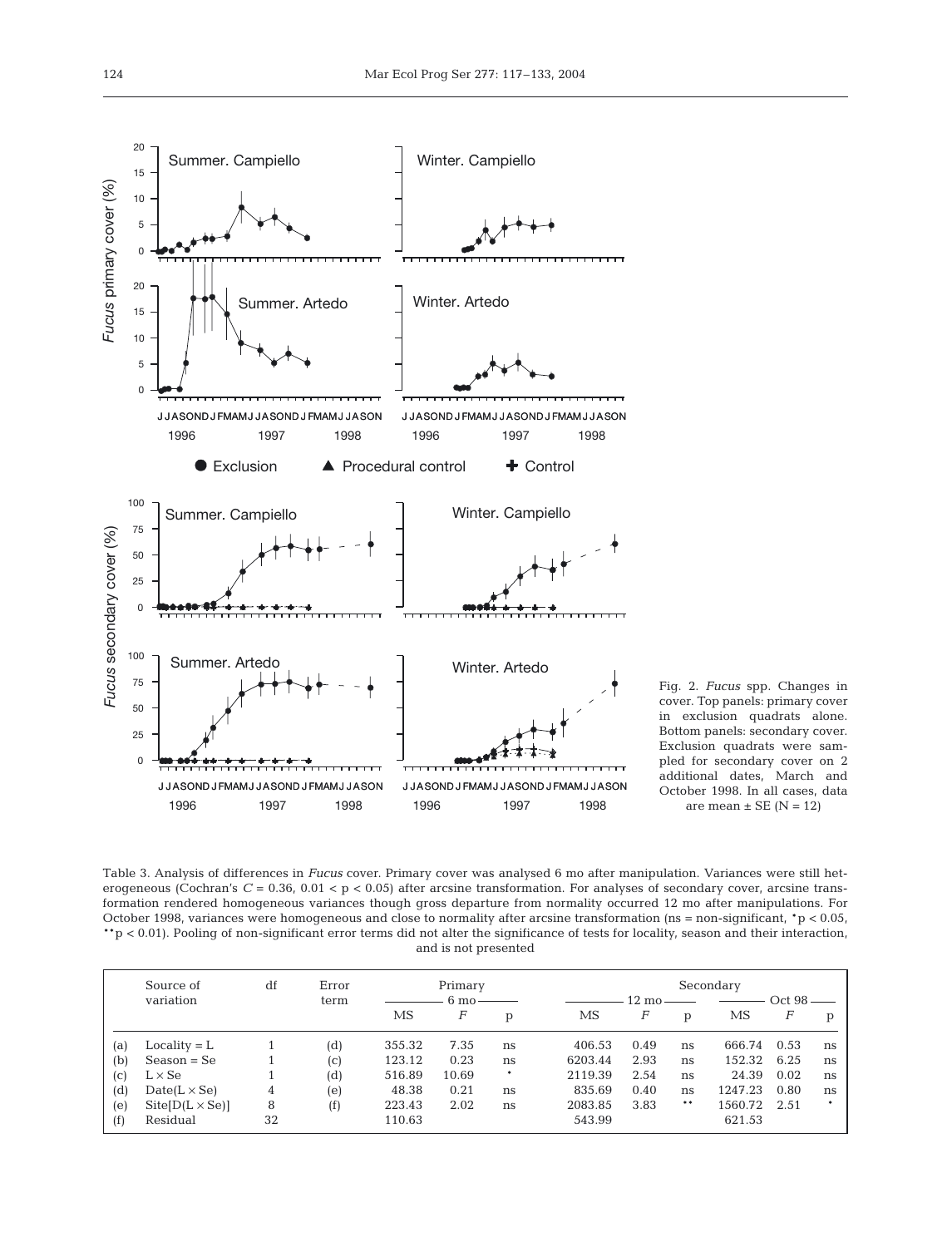

Fig. 3. *Fucus* spp. Mean secondary cover at individual sites 12 mo after the start of the experiment and in October 1998 (only exclusion quadrats). Data are mean  $\pm$  SE (N = 3)

number of interceptions of individual taxa in relation to the total number of interceptions of all algae (*Fucus* excluded), in all quadrats, on all sampling dates. Most of the identified taxa were recorded sporadically. The soft encrusting species *Ralfsia verrucosa* and the bluegreen *Rivularia bullata* were the most abundant taxa and altogether comprised more than 75% of all observations. Groups with more than 1% of relative abundance of algae are presented in Fig. 5.

Measurable algal growth almost exclusively occurred in exclusion quadrats (Fig. 6) and therefore, only these were analysed for differences in algal cover.

On the dates of highest abundance (May and October 1997 for summer and winter quadrats in Campiello, and November 1997 for both seasons in Artedo), the average percentage of cover varied between more than 40% in some sites to less than 5% in others (Fig. 6). The analysis was performed with data from these sampling dates. ANOVA revealed that only the site was significant (Table 5). Although important differences appeared to exist between summer quadrats in Campiello and Artedo, ANOVA failed to detect differ-



Fig. 4. *Fucus* spp. Relationship between secondary cover of individual exclusion quadrats 12 mo after the start of the experiment and height on the shore

ences; possibly due to the large site effect. The pattern of variation in abundance was similar for summer and winter quadrats in Campiello (Fig. 6). Highest cover was observed 10–11 mo after manipulations. In addition to low cover, no clear pattern was observed in summer quadrats in Artedo. It could be hypothesised that rapid growth of *Fucus* in these quadrats prevented growth of other algae.

#### **Effect of limpet removal on barnacles**

There was an overall trend of barnacles to decrease with time (Fig. 7). The decrease, however, was more marked in exclusion quadrats. Apparent differences also existed between seasons (more barnacles being lost in exclusion summer quadrats) and between sites within each date, locality and season. Data were analysed 12 mo after manipulations and in January

Table 4. Analysis of the relationship between the proportion of *Fucus* cover and height on the shore. Logistic regression using SAS GLIMMIX (SAS 1996)

|                                                     | Test of effects<br>Likelihood ratio test $(\chi^2)$ | df           | p              | Parameter<br>estimates (SE)                                 |
|-----------------------------------------------------|-----------------------------------------------------|--------------|----------------|-------------------------------------------------------------|
| Location (random)                                   | 0.60                                                |              | > 0.750        |                                                             |
| Season (fixed)<br>Tidal height (fixed)<br>Intercept | $F$ -value<br>7.71<br>5.52                          | 1,44<br>1.44 | 0.008<br>0.023 | Summer:<br>1.421(1.813)<br>$-2.449(0.512)$<br>3.458 (1.813) |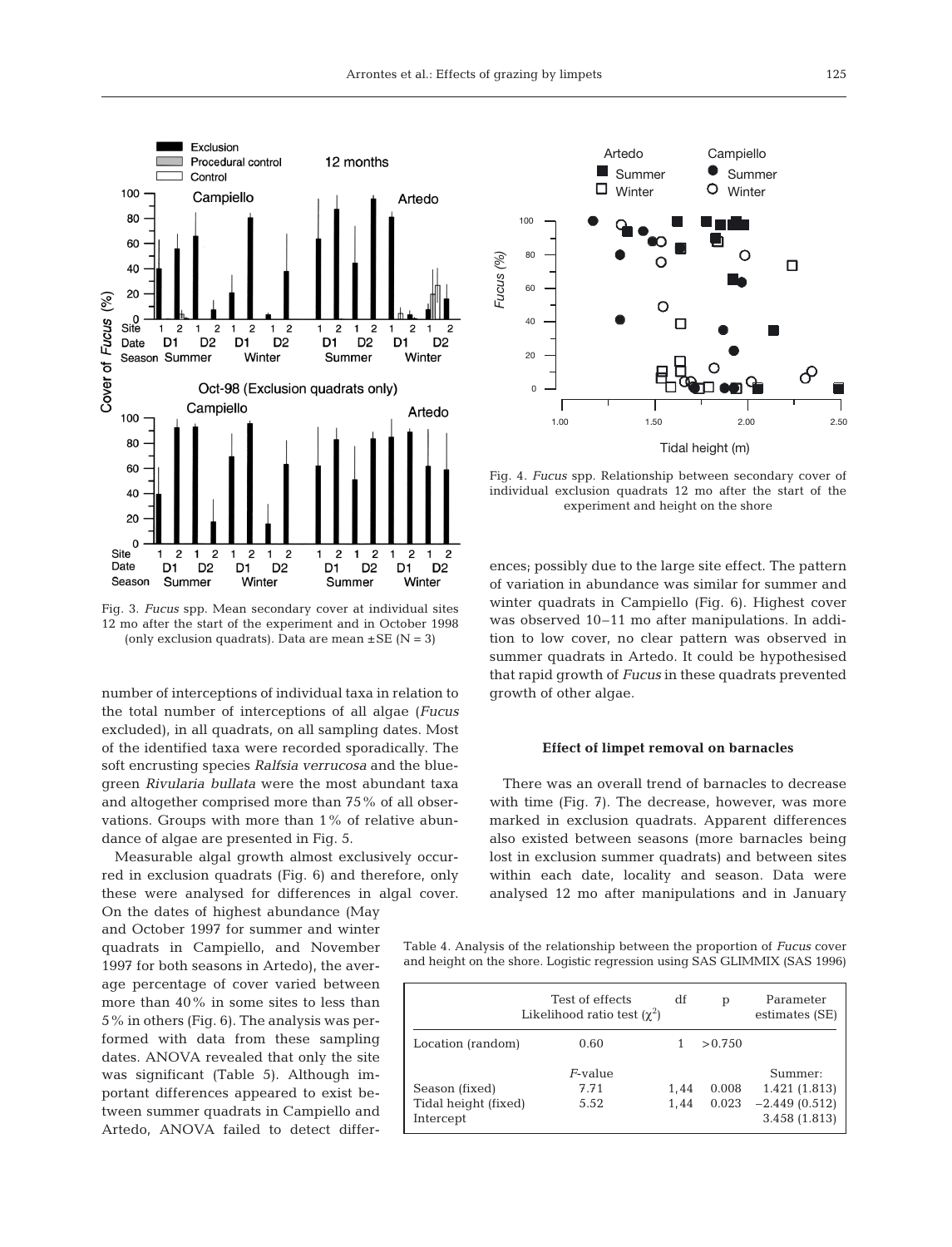

Fig. 5. Relative abundance of macroalgae (*Fucus* excluded) in all quadrats at all sampling dates (see text). Only taxa with a relative abundance above 1% are identified



Fig. 6. Top panel: changes in the primary cover of macroalgae (*Fucus* excluded) during the experiment  $(N = 12)$ . Arrows indicate dates at which maximum cover was observed at each locality and season. These dates were used for ANOVA. Bottom panel: mean abundance of macroalgae at individual sites on the sampling dates with maximum cover  $(N = 3)$ . In all cases, data are mean  $\pm$  SE

1998. For this date, an additional analysis was performed with summer quadrats. After 12 mo, variances were still heterogeneous after angular transformation and the comment made for *Fucus* cover is applicable. Analyses for both 12 mo and January 1998 data revealed a significant main effect of grazing, with exclusion quadrats losing more barnacles than procedural controls and no differences among controls (Table 6A). This main effect, however, is not interpretable due to the significant interactions. The site and the more relevant interaction of grazing with the site were also significant. In some sites, but not in others, the removal of limpets led to a larger reduction of barnacles in relation to procedural controls. Both analyses also revealed that differences among controls existed. These

> differences were not consistent across sites and though there was a trend in some sites for procedural controls to lose more barnacles than untouched controls, in others, the opposite or no trend was observed. As for the density of limpets, the analyses suggested that some artefacts caused by fences might have occurred. Significant effects of locality existed for the 12 mo data, with more barnacles being lost in Campiello than in Artedo. For the January 1998 data, the interaction between grazing and season was significant, more barnacles being lost in exclusion than in controls treatments in quadrats established in summer, with a smaller difference in winter quadrats (Fig. 7). No significant interaction between differences among controls with seasons was detected. Loss of barnacles was also evident if only summer quadrats in January 1998 were considered (Fig. 7). ANOVA for these data rendered similar significant results (Table 6B), but no significant differences between controls were found.

> Loss of barnacles due to the exclusion treatment was correlated with cover of *Fucus* of individual quadrats (Fig. 8). The proportion of barnacle cover lost 12 mo after manipulations was positively related to cover by *Fucus* ( $r = 0.523$ , df = 46,  $p < 0.01$ ). Note that an inverse relationship existed between height on the shore and the percentage of cover of *Fucus*. Similarly, loss of barnacles was also inversely related to height on the shore of the quadrats (data not shown,  $r =$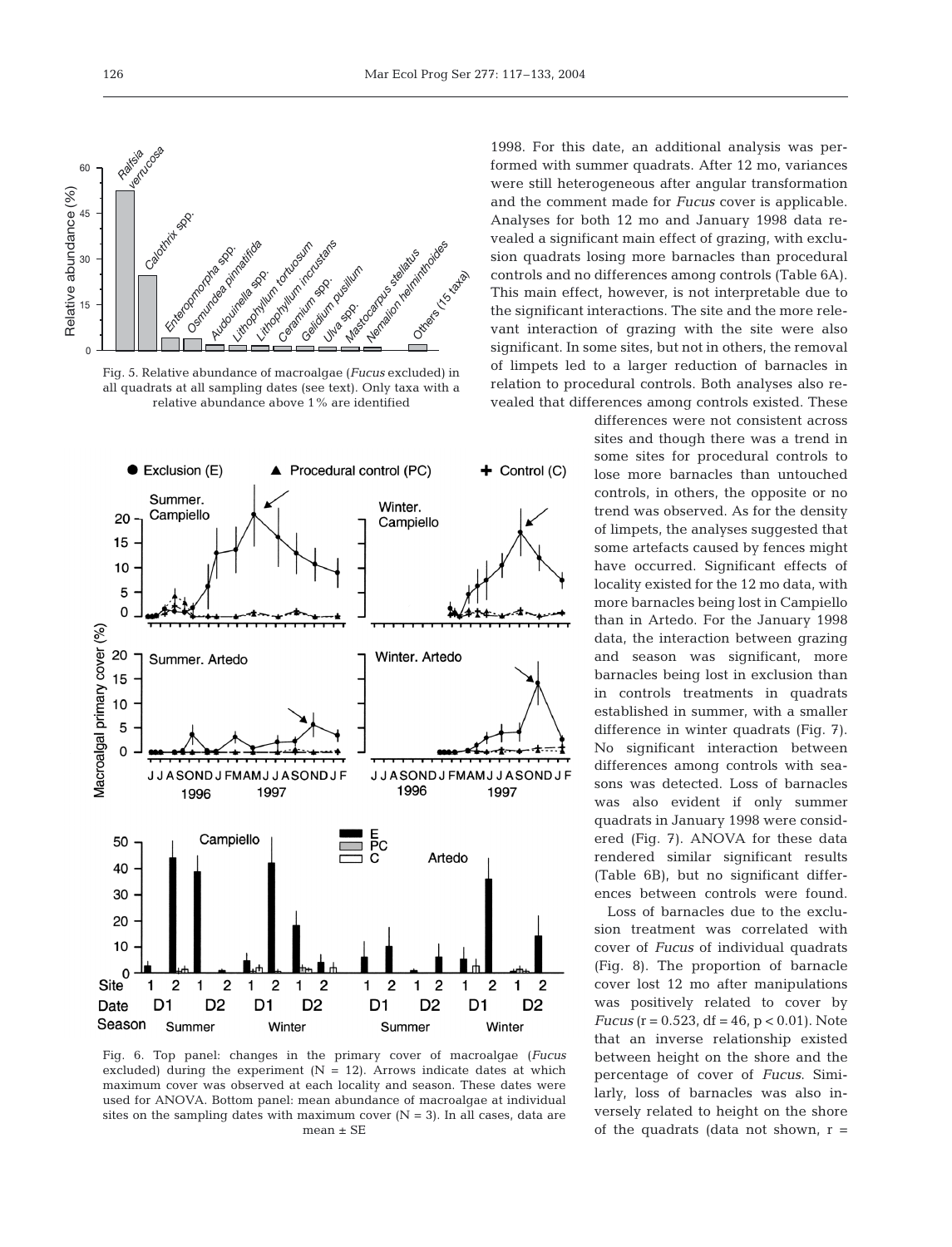Table 5. Analysis of differences in cover by macroalgae (*Fucus* excluded). Only exclusion quadrats were analysed. Variances were homogeneous and data were not transformed  $(ns = non-significant, **p < 0.001)$ . Pooling of non-significant error terms did not alter the significance of tests for locality, season and their interaction, and is not presented

|                            | Source of<br>variation | df | Error<br>term | MS      | F     | р   |
|----------------------------|------------------------|----|---------------|---------|-------|-----|
| (a)                        | $Locality = L$         | 1  | (d)           | 1096.81 | 4.08  | ns  |
| (b)                        | $Season = Se$          | 1  | (c)           | 44.44   | 0.10  | ns  |
| $\left( \mathrm{c}\right)$ | $L \times Se$          | 1  | (d)           | 455.70  | 1.69  | ns  |
| (d)                        | $Date(L \times Se)$    | 4  | (e)           | 269.10  | 0.24  | ns  |
| (e)                        | $Site[D(L \times Se)]$ | 8  | (f)           | 1121.82 | 12.70 | *** |
| (f)                        | Residual               | 32 |               | 88.33   |       |     |

quadrats under each grazing treatment in which whelks were observed at least once is compared, whelks occurred more in exclusion than in control quadrats (Table 7). No significant differences were observed between controls. Data suggested a relationship between secondary cover of *Fucus* 18 mo after manipulation and the accumulated number of whelks counted in individual exclusion quadrats manipulated in summer (Fig. 9B). While at high covers of *Fucus* whelks were either fairly common or rare, at low covers whelks were always rare. There could also be a relationship between the accumulated number of whelks in exclusion quadrats and the proportion of barnacle cover lost (Fig. 9A). Again, while both a small or large proportion of cover could

–0.370, df = 46, p < 0.05). For summer quadrats in January 1998 (18 mo old) the relationships still held (*Fucus*, r = 0.712, df = 22,  $p < 0.01$ ; height,  $r = -0.418$ , df = 22,  $p < 0.05$ ).

The loss of barnacle cover may also be a consequence of another indirect effect. Specimens of the whelk *Thais lapillus* were occasionally found within the experimental quadrats. Occurrence was very irregular, whelks being observed in a low proportion of the visits to individual quadrats and, when present, in variable numbers, ranging from 1 to 37 specimens in 1 procedural control (Table 7). Although this observation precluded any formal statistical comparison of the effect of grazing manipulation as undertaken above, some exploratory description is possible. If all animals counted in all quadrats at all sampling dates under each grazing treatment are pooled, a trend can be observed (Fig. 9A, Table 7). More animals appeared in exclusion than in control quadrats. In addition, if data are pooled for 3 periods, 0 to 6, 7 to 12 and 13 to 18 mo after manipulations, then it can be observed that differences became relevant in late sampling dates (Fig. 9A). If the number of individual

Fig. 7. Top panels: changes in barnacle cover  $(N = 12)$ . Bottom panels: losses in barnacle cover at individual sites 12 and 18 mo after the start of the experiment  $(N = 3)$ . In all cases, data are mean ± SE

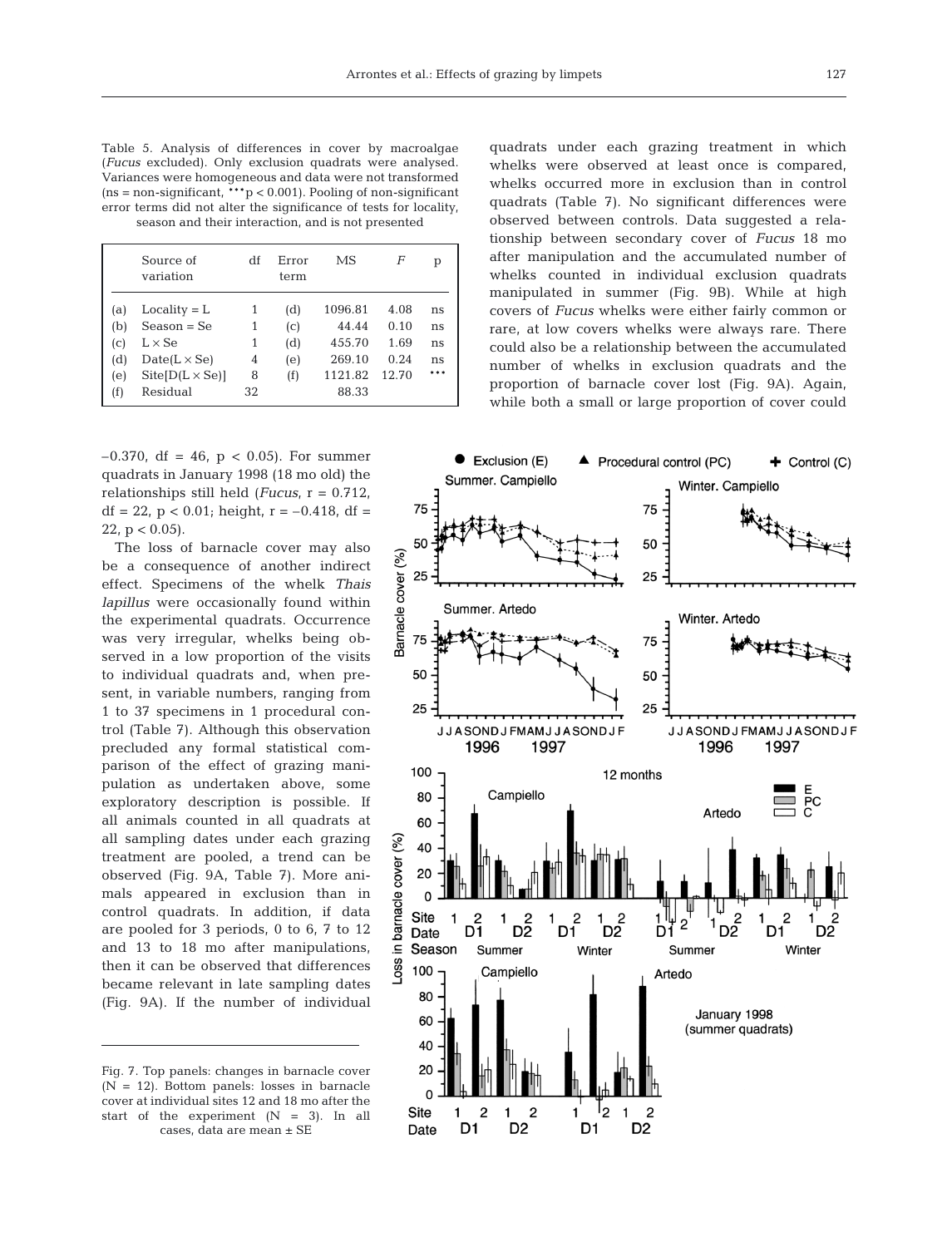be lost at low numbers of whelks, when whelks were fairly common, the loss of barnacles was always above 50%.

## **DISCUSSION**

The experimental results supported the hypotheses tested. Changes in the assemblages of the exclusion quadrats were greater than those in both types of controls. Exclusion promoted macroalgal growth and induced the loss of barnacle cover. The ability of limpets to control algal growth and to influence the abundance of other animal species is not at all surprising as there is overwhelming evidence for this worldwide (Underwood & Jernakoff 1981, see review by Hawkins & Hartnoll 1983). The relevant aspects are the scales Table 7. Total number of whelks *Thais lapillus* recorded in experimental quadrats from June 1996 to January 1998, range of abundance in individual quadrats and number of quadrats in which whelks were recorded at least once (occurrence). Chi-square tests for  $2 \times 2$  contingency tables (df = 1) are for differences in occurrence of whelks under different combinations of treatments. There were 48 exclusion quadrats, 48 procedural controls and 47 controls (1 control quadrat was lost)  $(ns = non significant, **p < 0.001)$ 

| Treatment                                                   | Total number | Range    | Occurrence              |
|-------------------------------------------------------------|--------------|----------|-------------------------|
| Exclusion                                                   | 406          | $1 - 26$ | 32                      |
| Procedural control                                          | 80           | $1 - 37$ | 14                      |
| Control                                                     | 20           | $1 - 5$  | 8                       |
| $\gamma^2$ tests<br>Exclusion vs controls<br>Among controls |              |          | $25.68***$<br>$1.97$ ns |

Table 6. Analyses of differences in the percentage of cover lost by barnacles. After arcsine transformation, variances were still heterogeneous for 12 mo data. Variances were homogeneous after transformation for data in January 1998. One missing replicate and 1 erroneous value were replaced by the mean of the remaining 2 replicates of the same treatment at the same sites and 2 df subtracted from the residual (ns = non-significant,  $p < 0.05$ ,  $\rightarrow p < 0.01$ ,  $\rightarrow p < 0.001$ )

|     | Source of variation                                         |                  | df Error term | MS                 | $\boldsymbol{F}$ | p      | MS                     | $\boldsymbol{F}$ | p      |
|-----|-------------------------------------------------------------|------------------|---------------|--------------------|------------------|--------|------------------------|------------------|--------|
|     | (A) All experimental quadrats                               |                  |               | $-12 \text{ mo} -$ |                  |        | $\frac{1}{2}$ Jan 98 – |                  |        |
| (a) | $Grazinq = G$                                               | 2                |               | 3262.73            |                  |        | 6436.31                |                  |        |
|     | Exclusion vs procedural control                             | $\mathbf{1}$     | Pooled-2      | 3269.84            | 8.28             | $***$  | 5923.25                | 10.68            | $***$  |
|     | Among controls                                              | $\mathbf{1}$     | Pooled-2      | 433.58             | 1.10             | ns     | 1136.57                | 2.05             | ns     |
| (b) | $Locality = L$                                              | $\mathbf{1}$     | (h)           | 15107.96           | 16.14            | $\ast$ | 4995.27                | 6.14             | ns     |
| (c) | $Season = Se$                                               | $\mathbf{1}$     | (f)           | 5096.00            | 8.56             | ns     | 470.70                 | 0.61             | ns     |
| (d) | $G \times L$                                                | $\overline{2}$   | Pooled-1      | 459.49             | 1.12             | ns     | 166.98                 | 0.27             | ns     |
| (e) | $G \times$ Se                                               | $\overline{2}$   | Pooled-2      | 597.06             | 1.51             | ns     | 2041.09                |                  |        |
|     | Exclusion vs procedural control $\times$ Se                 | $\mathbf{1}$     | Pooled-2      |                    |                  |        | 2816.24                | 5.08             | $\ast$ |
|     | Among controls $\times$ Se                                  | $\mathbf{1}$     | Pooled-2      |                    |                  |        | 18.31                  | 0.03             | ns     |
| (f) | $L \times Se$                                               | $\mathbf{1}$     | (h)           | 595.61             | 0.64             | ns     | 774.63                 | 0.95             | ns     |
| (g) | $G \times L \times Se$                                      | $\sqrt{2}$       | Pooled-1      | 165.80             | 0.41             | ns     | 78.62                  | 0.13             | ns     |
| (h) | Date = $D(L \times Se)$                                     | $\overline{4}$   | (i)           | 936.26             | 1.97             | ns     | 813.64                 | 1.34             | ns     |
| (i) | $G \times D(L \times Se)$                                   | 8                | (k)           | 139.61             | 0.26             | ns     | 319.31                 | 0.41             | ns     |
| (i) | $Site = Si[D(L \times Se)]$                                 | 8                | (1)           | 474.55             | 2.12             | $\ast$ | 608.16                 | 3.05             | $***$  |
| (k) | $G \times Si[D(L \times Se)]$                               | 16               |               | 543.29             |                  |        | 780.31                 |                  |        |
|     | Exclusion vs procedural control $\times$ [D(L $\times$ Se)] | 8                | (1)           | 586.30             | 2.62             | $\ast$ | 1107.75                | 5.56             | ***    |
|     | Among controls $\times$ Si[D(L $\times$ Se)]                | 8                | (1)           | 803.17             | 3.59             | $***$  | 715.40                 | 3.59             | $***$  |
| (1) | Residual                                                    | 94               |               | 223.55             |                  |        | 199.20                 |                  |        |
|     | Pooled-1 error term: $(i) + (k)$                            | 24               |               | 408.76             |                  |        | 626.64                 |                  |        |
|     | Pooled-2 error term: $(d) + (q) + (i) + (k)$                | 28               |               | 395.03             |                  |        | 554.66                 |                  |        |
|     | (B) Summer quadrats in January 1998 (18 mo)                 |                  |               |                    |                  |        |                        |                  |        |
| (a) | $Grazing = G$                                               | 2                |               | 7763.86            |                  |        |                        |                  |        |
|     | Exclusion vs procedural control                             | $\mathbf{1}$     | Pooled-2      | 8454.02            | 12.21            | $***$  |                        |                  |        |
|     | Among controls                                              | $\mathbf{1}$     | Pooled-2      | 721.70             | 1.04             | ns     |                        |                  |        |
| (b) | $Locality = L$                                              | $\mathbf{1}$     | (d)           | 917.85             | 1.71             | ns     |                        |                  |        |
| (c) | $G \times L$                                                | $\boldsymbol{2}$ | Pooled-1      | 189.02             | 0.24             | ns     |                        |                  |        |
| (d) | $Date = D(L)$                                               | $\overline{2}$   | (f)           | 538.15             | 0.65             | ns     |                        |                  |        |
| (e) | $G \times D(L)$                                             | $\overline{4}$   | (g)           | 491.35             | 0.54             | ns     |                        |                  |        |
| (f) | $\text{Site} = \text{Si}[D(L)]$                             | 4                | (h)           | 822.24             | 3.15             | $\ast$ |                        |                  |        |
| (g) | $G \times Si[D(L)]$                                         | 8                |               | 918.36             |                  |        |                        |                  |        |
|     | Exclusion vs procedural control $\times$ Si[D(L)]           | 4                | (h)           | 1406.93            | 5.38             | $***$  |                        |                  |        |
|     | Among controls $\times$ Si[D(L)]                            | 4                | (h)           | 485.49             | 1.86             | ns     |                        |                  |        |
| (h) | Residual                                                    | 46               |               | 261.31             |                  |        |                        |                  |        |
|     | Pooled-1 error term: $(e) + (g)$                            | 12               |               | 776.02             |                  |        |                        |                  |        |
|     | Pooled-2 error term: $(c) + (e) + (q)$                      | 14               |               | 692.17             |                  |        |                        |                  |        |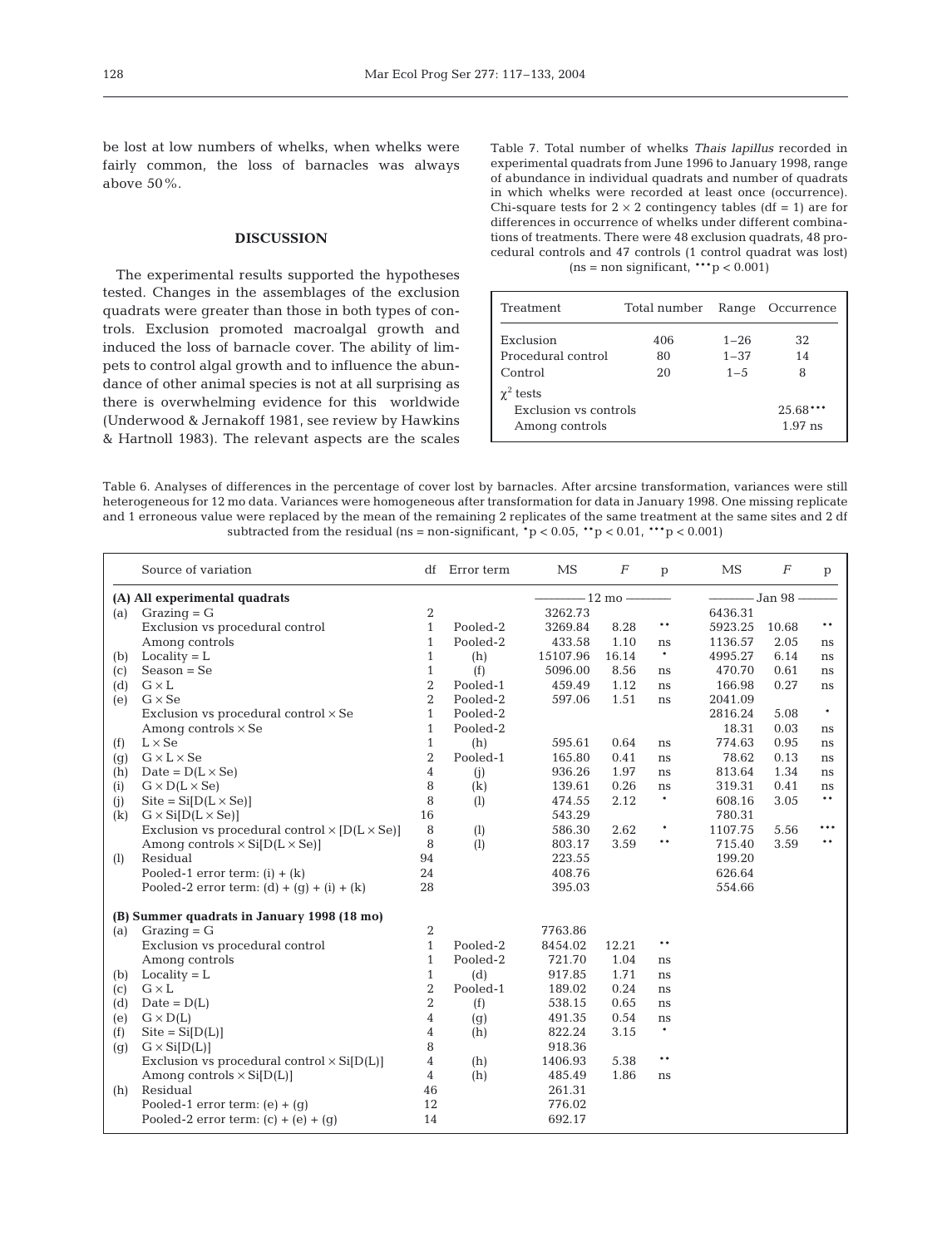An identical experimental design was used to evaluate the effects of grazing on the structure of moderately exposed rocky shores on the west coast of Sweden (Lindegarth et al. 2001). However, a formal comparison of the results from both experiments, although possible, is not useful. Differences in the composition of the intertidal assemblages and contrasting environmental conditions preclude any sensible interpretation of a common statistical analysis since any observed difference might be a consequence of multiple factors. The shores of the north of Spain and the west of Sweden differ in the main key grazer: limpets in Spain and *Littorina littorea* in Sweden (Cervin & Åberg 1997, Viejo et al. 1999). Dominant algal groups in Sweden include filamentous and crustose red algae and ephemeral greens (Lindegarth et al. 2001), while virtually no macroalgae are present at mid-tidal levels in northern Spain (Anadón 1983). In addition, obvious different thermal and radiation regimes exist in both places, with ice-scouring being a fairly common event in Sweden. Tides in northern Spain are



Fig. 8. Relationship between the proportion of barnacle cover lost and cover of *Fucus* in individual exclusion quadrats 12 and 18 mo after the start of the experiment



Fig. 9. (A) Total number of whelks counted in different periods during the experiment. For the initial period (0 to 6 mo) data are accumulated numbers from 8 sampling dates. For the periods 7 to 12 and 13 to 18 mo, data are accumulated from 3 sampling dates. The period 13 to 18 mo is for quadrats manipulated in summer. (B) Relationship between the accumulated number of whelks and the percentage of cover of *Fucus* (left) and between the proportion of barnacle loss and accumulated number of whelks (right). In both cases, data are from summer individual quadrats after 18 mo of experimental manipulation

semi-diurnal with a maximum range of 4.3 m, while in Sweden the tidal range is very narrow and often dwarfed by unpredictable sea-level variations (Johannesson 1989). However, qualitative comparisons are possible. Site effects were important in both studies. The role of grazing in the change of the structure of assemblages across dates and sites was weak and inconsistent in Sweden, and it is concluded by Lindegarth et al. (2001) that grazing is less important there than in semi-exposed shores in other parts of the world. Our results support this conclusion as we show that grazing affected the structure of assemblages by limiting the development of ephemerals and algal canopies.

Other studies of the grazing activity of limpets overlap with the experiment reported in this paper. Using wax discs placed on the rock surface in Campiello and Artedo, Jenkins et al. (2001) estimated that an average of 26% of rock surface was scraped by limpets at natural densities in 2 wk, without any seasonal trend and with similar values for both localities. This amount may appear low and, in fact, it is significantly lower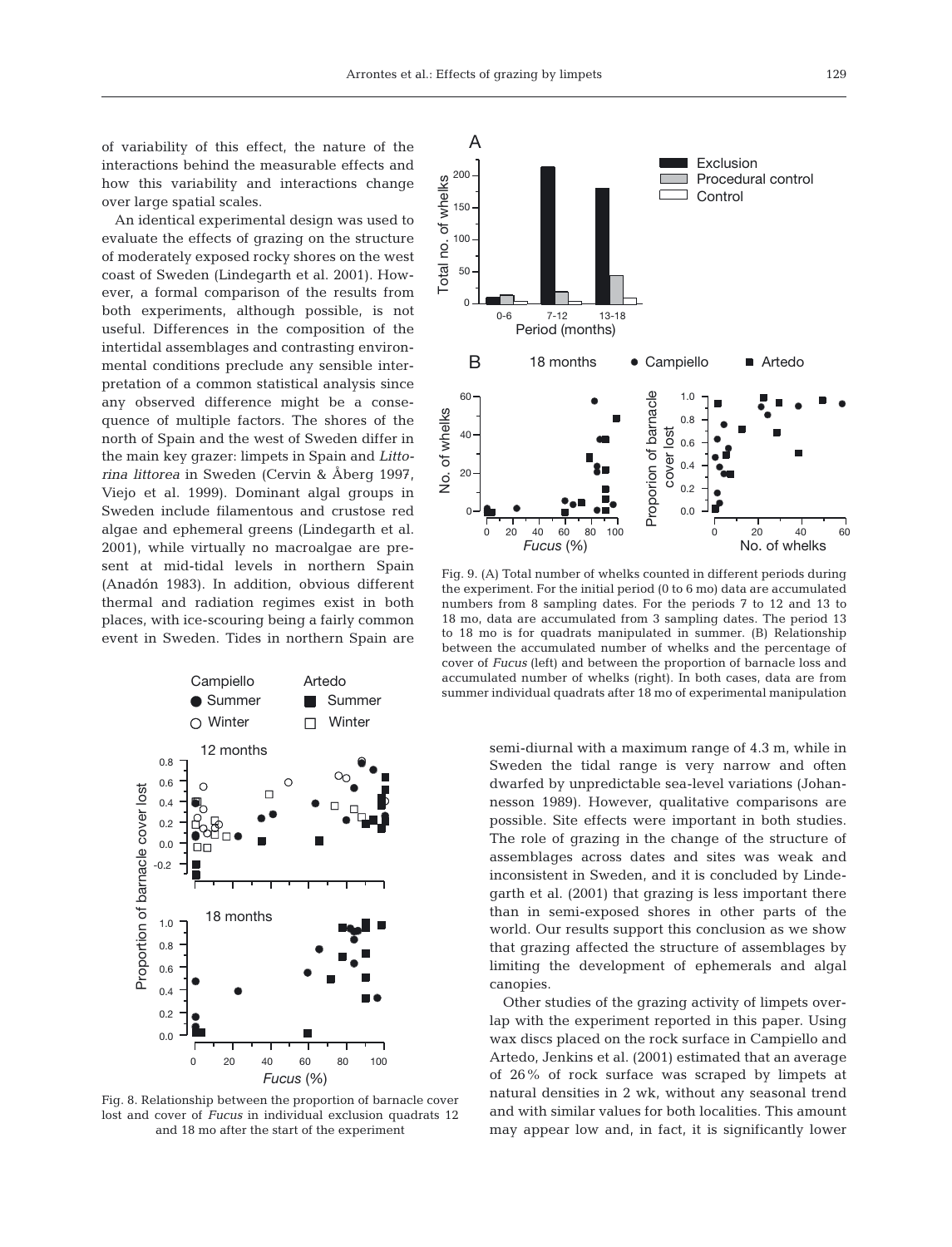than estimated rates for southern England or southern Portugal (Jenkins et al. 2001). However, if we consider that an escape size for *Fucus* is only attained several months after the settlement of zygotes, then it may be enough to prevent the development of a *Fucus* canopy. In addition, grazing by limpets is not a random process (e.g. Chelazzi et al. 1998b) and the spatial organisation of foraging might be related to the availability of food. The estimated 26% of rock surface grazed in Jenkins et al. (2001) is a mean value but individual wax discs presented large variability ranging from 0 to virtually 100% of the surface scraped. If the density of limpets were well below natural levels, the grazing pressure might not be enough to prevent algal growth, in which case the probability of escape of individual algal propagules would increase. No estimates on the efficiency of scraping in removing algal propagules was available, but reports on the effects of limpets on the microflora growing on the rocks in Australia (Underwood & Jernakoff 1981) or studies on the anatomical structure of the radula (Steneck & Watling 1982) suggest that scraping may be very efficient. Radula strokes virtually collect all algae from the rock surface.

The experimental design allowed us to test the consistency of the effect of grazing spatially and over time. No effect of start season or date was detected, as the interaction of grazing with these 2 factors was usually not significant. This is possibly due to the low variability in pressure grazing by limpets over time (Jenkins et al. 2001). However, the season of removal had a significant effect on macroalgal growth at 1 locality, resulting in a more rapid colonisation in Artedo during summer than in winter. This may be related to the availability of propagules after the removal of limpets, in a similar mode as season for scraping influenced colonisation of experimental patches by *Fucus* in British Columbia (Kim & DeWreede 1996). Twelve and 18 mo after manipulation, however, the significant interaction vanished. In part, this could be due to the method of estimation of macroalgal abundance. By estimating the percentage of cover of macroalgae, differences in abundance under high and low recruitment are only detected at early stages. After some time, as individual plants grow, secondary cover may be similar even with very different density of *Fucus* plants. However, site effects were significant and surely reflect differences among sites (such as tidal height) independently of experimental manipulations. Apart from *Fucus*, other algae were abundant in some quadrats, mainly *Ralfsia*-like soft encrusting species and ephemerals. In general, their abundance decreased as the *Fucus* canopy developed.

After the last sampling date in October 1998, all fences were removed. Limpets quickly reinvaded the experimental quadrats and after 3 yr, all identifiable

exclusion quadrats reverted to a situation similar to that before the manipulations. The persistence of dense cover of macroalgae depends upon the continuity of the manipulation and thus the grazer- and barnacle-dominated assemblage and the algal patches cannot be considered alternate stages at these tidal levels (Petraitis & Dudgeon 1999).

The second prediction, decreased barnacle cover after limpet removal, was also supported by the experimental results. However, the effect was measurable only after 12 mo from the beginning of the manipulations. The lag in the effect is interpreted as only when algal cover was important and persisted for some months did barnacles start to decline. Another relevant result is that the effect of the grazing treatment is sitedependent and presumably reflects site effects in the growth of *Fucus* and other macroalgae. Results were consistent across seasons, dates and localities. The most recurrent result was that small-scale heterogeneity was important (significant site effects). Site effects might reflect environmental differences among sites. Before manipulations, sites exhibited differences in barnacle cover and abundance of limpets. In addition, they had different mean tidal heights but were similar in orientation, slope and roughness. Other factors, which could potentially influence the composition and dynamics of the assemblage, such as the prevailing direction of waves or exposure were not investigated. Site effects may be generated by multiple factors acting independently or synergistically. Tidal height alone may influence the growth rate of algal propagules (Raffaelli & Hawkins 1996). The direction of incoming waves and the distance to sources of propagules may affect not only the rate of development of algal canopies but also the possibility that some algae (e.g. *Fucus*) could even reach individual experimental quadrats (Arrontes 2002).

There is another effect related to limpet removal: increased densities of trochids (mainly *Gibbula umbilicalis*). In this case, a clear interpretation is not possible. The increased density might be an indirect effect caused either by the increase of food on the rock surface or by the growth of macroalgae, but no relationship between abundance of algae and trochids was found. Alternatively, this increase in trochid density might be an artefact. Grazers have been observed to be attracted by fences and open cages in previous studies (e.g. Underwood 1980). A similar trend of increased density in procedural controls was also observed in limpets and whelks. Some evidence of artefacts also appeared in barnacle cover. Potential artefacts were not always statistically significant, but in most cases differences between both types of controls were always in the same direction. Significant effects of procedural controls, even with clear exclusion effects, may gener-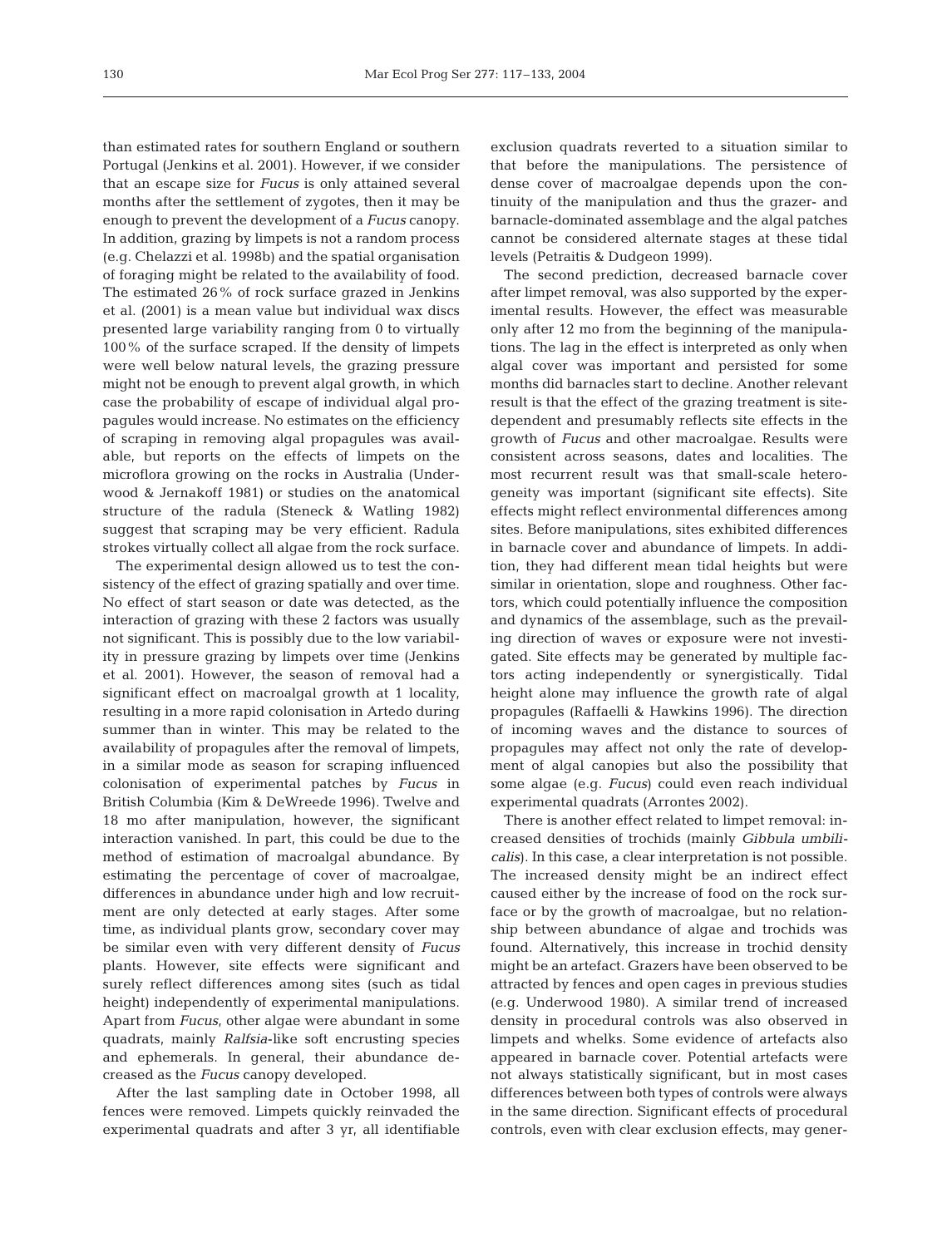ate results that are not logically interpretable (Underwood 1997). In general, however, and due to the magnitude of the change in exclusion quadrats vs procedural controls, we do not think that artefacts were strong enough to invalidate the main conclusions.

Both direct and indirect effects are responsible for the observed results. The increase of algae is surely an immediate consequence of the cessation of limpet grazing and is interpreted as a direct effect. Several lines of evidence, however, suggest indirect effects on barnacles: (1) Limpets have been shown to remove juvenile and larvae of barnacles, either by accidental or deliberate ingestion or by dislodging specimens while crawling over the barnacles (e.g. Wootton 1993). If a measurable direct effect on barnacles existed it should be negative and thus removal of limpets should promote an increase in barnacle cover. (2) Towards the end of the experiment, the rate of loss of barnacles was positively related to algal cover in exclusion quadrats. The direct causes might include overgrowth of barnacles by algae, reduced water flow limiting availability of food and inhibition of recruitment. (3) Sporadically, juvenile whelks were found among algae in exclusion quadrats more often than in controls. The latter effect was also observed in previous studies such as the monitoring program of the effects of the Torrey Canyon oil spill (summarised in Raffaelli & Hawkins 1996). Juvenile whelks in Campiello and Artedo tend to aggregate among algae, crevices or underneath boulders, particularly on clear sunny days (B. Martínez, unpubl.). In short, the indirect effect of limpets on barnacles should be positive and mediated by the inhibition of algal growth. Similarly, the effects of algae on barnacles may be complex and include additional indirect effects mediated by increasing abundance of juvenile whelks.

Indirect effects appear to be common in intertidal systems. Menge (1995) estimated that 40 to 50% of the changes occurring after perturbations might be due to indirect effects. Indirect effects include a great variety of species interactions but all of them can be grouped into 9 types (Menge 1995). Habitat facilitation is one of these types and occurs when one species improves the habitat of another species by altering the abundance of a third species (Fairweather 1990). Habitat facilitation appears to be the type of indirect effect of limpets on barnacles described in this work. There are many examples of indirect effects in intertidal communities (see Menge 1995 for references). For example, in the San Juan Islands (Washington), removal of macroalgae by chitons enhances the growth of microalgae, which are the food for acmaeid limpets (Dethier & Duggins 1984).

Unambiguous identification of indirect effects demands proper experimental designs involving at least 2 factors in a crossed design (Anderson 1999): (1) ma-

nipulation of abundance (e.g. presence/absence) of the species assumed to exert the indirect effect and (2) manipulation of the abundance of the third species directly responsible for changes in the abundance of the focal species. Additional treatments should control for artefacts associated with manipulations. To conclude that a decrease in barnacle cover is not a direct consequence of limpet removal but of the growth of macroalgae, 2 additional experimental treatments should consider the growth of macroalgae while limpets were still present, and the removal of limpets with no growth of algae. No experiments of this kind were performed in this work to identify indirect effects and it is difficult to see how these treatments could be set up. However, considering the reported evidence based on correlations and life-cycles, we are confident that indirect effects exist.

Our results are summarised in Fig. 10. We present averaged species interactions but in some sites or quadrats the picture may be completely different, as in some quadrats no growth of macroalgae occurred and barnacle cover remained unchanged. Of course, there are more links in the assemblage than those in Fig. 10. For instance, limpets have been shown to have a small deleterious effect on barnacles, and whelks are often observed to feed on juvenile limpets (B. Martínez, pers. obs.). In addition, the interactions between canopy *Fucus* and limpets may be complex and generate cycles (Hawkins & Hartnoll 1983, Burrows & Hawkins 1998). The graph is also incomplete because other groups are ignored; the complete assemblage should include small littorinids, acari, insects, grapsid crabs, and interspersed *Lychina pygmaea* and *Mytilus* patches with their associated fauna. Fig. 10 only represents a subset of a more complex assemblage and a conspicuous spatial heterogeneity. Finally, the graph would only be complete if the pattern of arrival of algal propagules and larvae could be incorporated. It is evident that



Fig. 10. Summary of species interactions at mid-tidal levels in northern Spain suggested by various evidence in this paper. Only groups and links investigated in this paper are presented. Continuous lines: direct effects; discontinuous lines: indirect effects; grey line: doubtful effect. The thickness of the lines relates to intensity of the effect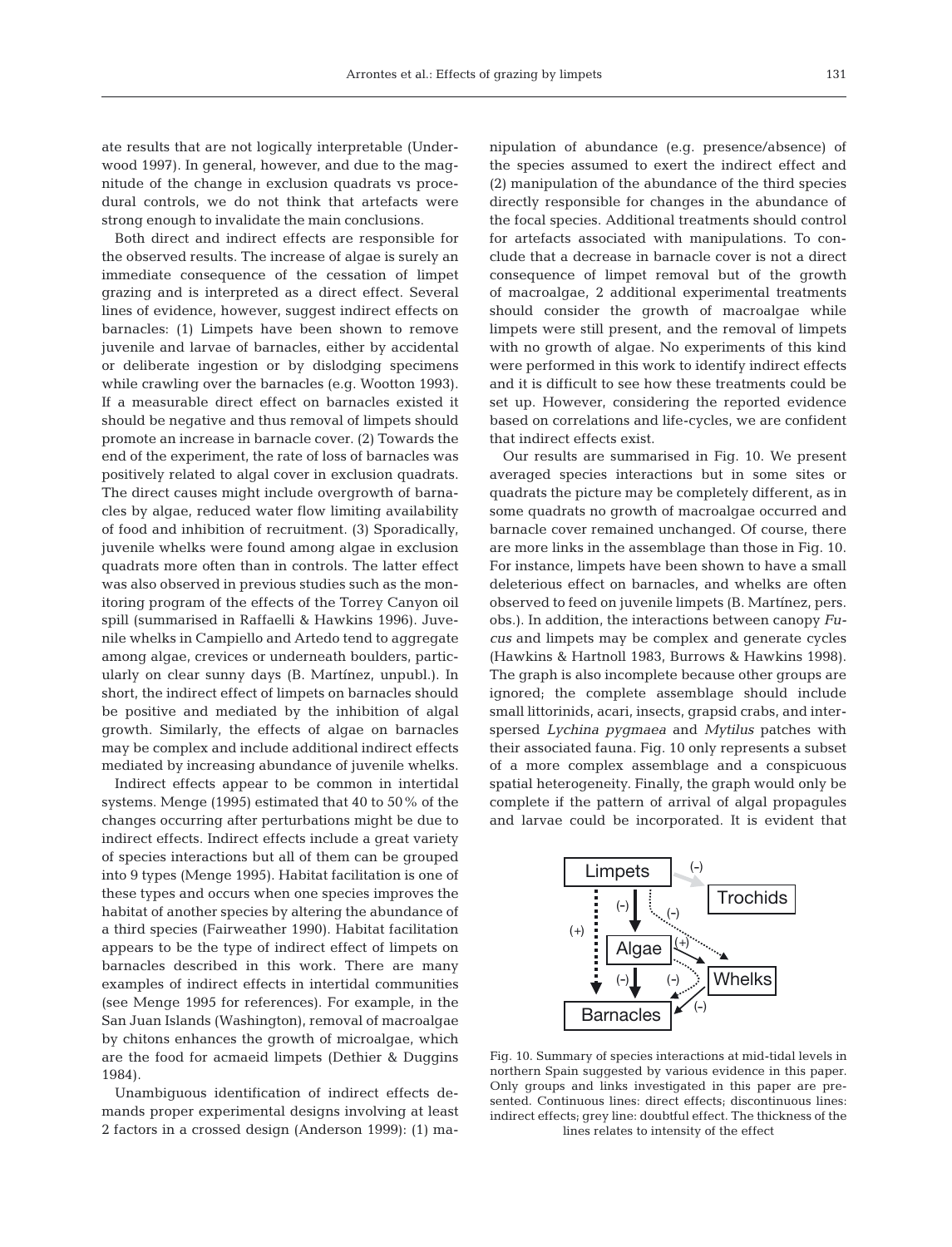much additional work is needed for the unambiguous identification and quantification of direct and indirect effects, for the identification of the causes of the site effects and to discover the role of the species ignored in this work.

*Acknowledgements*. The experiment was funded by the European Union as a part of the EUROROCK-project, MAS3- CT95-0012.

#### LITERATURE CITED

- Anadón R (1983) Zonación en la costa asturiana: variación longitudinal de las comunidades de macrófitos en diferentes niveles de marea. Invest Pesq 47:125–141
- Anadón R, Niell FX (1981) Distribución longitudinal de macrófitos en la costa asturiana (N de España). Invest Pesq 45:143–156
- Anderson MJ (1999) Distinguishing direct from indirect effects of grazers in intertidal estuarine assemblages. J Exp Mar Biol Ecol 234:199–218
- Anderson MJ (2001) A new method for non-parametric multivariate analysis of variance. Aust Ecol 26:32–46
- Anderson MJ (2003) DISTLM v.2: a FORTRAN computer program to calculate a distance-based multivariate analysis for a linear model. Department of Statistics, University of Auckland, New Zealand
- Anderson MJ, Underwood AJ (1997) Effects of gastropod grazers on recruitment and succession of an estuarine assemblage: a multivariate and univariate approach. Oecologia 109:442–453
- Arrontes J (1993) Nature of the distributional boundary of *Fucus serratus* on the north shore of Spain. Mar Ecol Prog Ser 93:183–193
- Arrontes J (2002) Mechanisms of range expansion in the intertidal brown alga *Fucus serratus* in northern Spain. Mar Biol 141:1059–1067
- Benedetti-Cecchi L, Cinelli F (1994) Recovery of patches in an assemblage of geniculate coralline algae: variability at different successional stages. Mar Ecol Prog Ser 110:9–18
- Benedetti-Cecchi L, Cinelli F (1997) Confounding in field experiments: direct and indirect effects of artefacts due to the manipulation of limpets and macroalgae. J Exp Mar Biol Ecol 209:171–184
- Benedetti-Cecchi L, Bulleri F, Cinelli F (2000) The interplay of physical and biological factors in maintaining mid-shore and low-shore assemblages on rocky coasts in the northwest Mediterranean. Oecologia 123:406–417
- Boaventura D, Alexander M, Della Santina P, Smith ND, Ré P, Cancela da Fonseca L, Hawkins SJ (2002) The effects of grazing on the distribution and composition of low-shore algal communities on the central coast of Portugal and on the southern coast of Britain. J Exp Mar Biol Ecol 267:185–206
- Burrows MT, Hawkins SJ (1998) Modelling patch dynamics on rocky shores using deterministic cellular automata. Mar Ecol Prog Ser 167:1–13
- Cervin G, Åberg P (1997) Do littorinids affect the survival of *Ascophyllum nodosum* germlings? J Exp Mar Biol Ecol 218:35–47
- Chelazzi G, Hawkins SJ, Åberg P, Arrontes J, Myers A, Paula J (1998a) Interactions of physical and biological factors in the surf and swash zone of European rocky shores. In: Barthel KG, Barth H, Bohle-Carbonell M, Fragakis C, Lipiatou E, Martin P, Ollier G, Weydert M (eds) Third

European Marine Science and Technology Conference, Lisbon, 23–27 May 1998: Project synopses, Vol 1: Marinesystems. European Commission DG 12, Luxembourg, p 361–376

- Chelazzi G, Santini G, Della Santina P (1998b) Route selection in the foraging of *Patella vulgata* (Mollusca: Gastropoda). J Mar Biol Assoc UK 78:1223–1232
- Dayton PK, Tegner MJ, Parnell PE, Edwards PB (1992) Temporal and spatial patterns of disturbance and recovery in a kelp forest community. Ecol Monogr 62:421–445
- Dethier MN, Duggins DO (1984) An 'indirect commensalism' between marine herbivores and the importance of competitive hierarchies. Am Nat 124:205–219
- Dethier MN, Duggins DO (1988) Variation in strong interactions in the intertidal zone along a geographical gradient: a Washington-Alaska comparison. Mar Ecol Prog Ser 50: 97–105
- Fairweather PG (1990) Is predation capable of interacting with other community processes on rocky reefs? Aust J Ecol 15:453–464
- Farrell TM (1991) Models and mechanisms of succession: an example from a rocky intertidal community. Ecol Monogr 61:95–113
- Foster MS (1990) Organization and macroalgal assemblages in the Northeast Pacific: the assumption of homogeneity and the illusion of generality. Hydrobiologia 192:21–33
- Hawkins SJ (1981) The influence of season and barnacles on the algal colonization of *Patella vulgata* exclusion areas. J Mar Biol Assoc UK 61:1–15
- Hawkins SJ, Hartnoll RG (1983) Grazing of intertidal algae by marine invertebrates. Oceanogr. Mar Biol Annu Rev 21: 195–282
- Hawkins SJ, Harnoll RG, Kain JM, Norton TA (1992) Plantanimal interactions on hard substrata in the north-east Atlantic. In: John DM, Hawkins SJ, Price JH (eds) Plantanimal interactions in the marine benthos. Clarendon Press, Oxford, p 1–32
- Jenkins SR, Arenas F, Arrontes J, Bussell J and 10 others (2001) European-scale analysis of seasonal variability in limpet grazing activity and microalgal abundance. Mar Ecol Prog Ser 211:193–203
- Johannesson K (1989) The bare zone of Swedish rocky shores: why is it there? Oikos 54:77–86
- Johnson LE (1992) Potential and peril of field experimentation: the use of copper to manipulate molluscan herbivores. J Exp Mar Biol Ecol 160:251–262
- Kennelly SJ (1987) Physical disturbances in an Australian kelp community. I. Temporal effects. Mar Ecol Prog Ser 40: 145–153
- Kim JH, DeWreede RE (1996) Effects of size and season of disturbance on algal patch recovery in a rocky intertidal community. Mar Ecol Prog Ser 133:217–228
- Lindegarth M, Åberg PA, Cervin G, Nilsson PG (2001) Effects of grazing on the structure of mid-shore, intertidal assemblages on moderately exposed rocky shores on the Swedish west coast. Mar Ecol Prog Ser 212:29–38
- Litell RC, Milliken GA, Striuo WW, Wolfinger RD (1996) SAS system for mixed models. SAS Institute, Cary, NC
- McArdle BH, Anderson MJ (2001) Fitting multivariate models to community data: a comment on distance-based redundancy analysis. Ecology 82:290–297
- Menge BA (1995) Indirect effects in marine rocky intertidal interaction webs: patterns and importance. Ecol Monogr 65:21–74
- Petraitis PS, Dudgeon SR (1999) Experimental evidence for the origin of alternative communities on rocky intertidal shores. Oikos 84:239–245